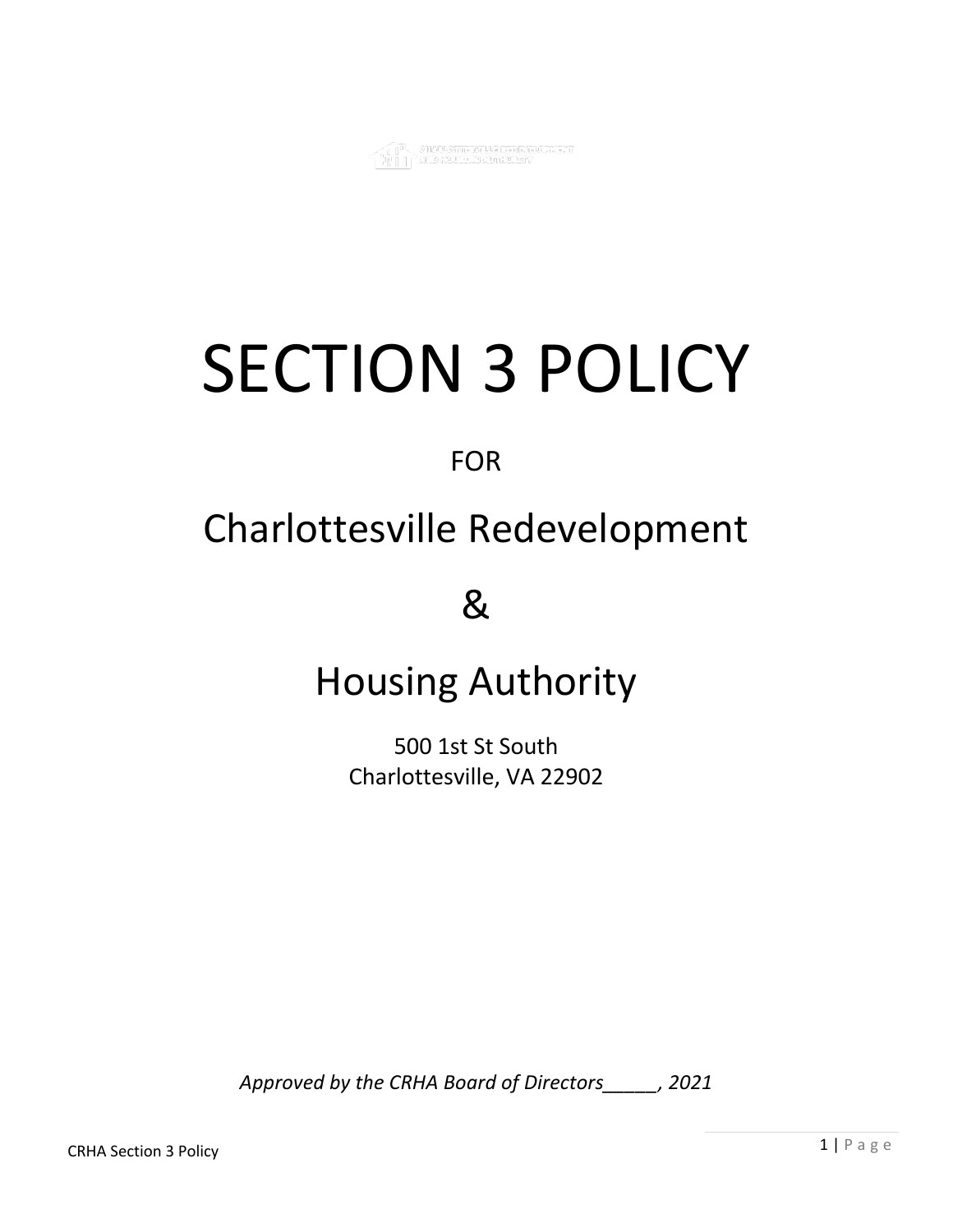### SECTION 3 POLICY

|       | <b>TABLE OF CONTENT</b>                                                       | <b>PAGE</b> |
|-------|-------------------------------------------------------------------------------|-------------|
| I.    | <b>Execution Statement</b>                                                    | 3           |
| Ш.    | Background                                                                    | 3           |
| III.  | Applicability                                                                 | 3           |
| IV.   | Definitions                                                                   | 4           |
| V.    | Section 3 Goals and Preferences                                               | 6           |
| VI.   | Self-Certification of Section 3 Residents and Section 3 Business Concerns     | 8           |
| VII.  | <b>Contractor Responsibilities in Meeting Section 3 Goals</b>                 | 9           |
| VIII. | Other Economic Opportunities to Achieve Contractor Compliance                 | 12          |
| IX.   | <b>Internal Hiring for CRHA Staff Positions</b>                               | 13          |
| Χ.    | Complaints                                                                    | 13          |
| XI.   | <b>Compliance Monitoring</b>                                                  | 13          |
| XII.  | Cure and Termination for Violations of Section 3                              | 14          |
| XIII. | Contractor Forms Package (Required for all Service Contracting)               | $15 - 26$   |
|       | Meeting Notice, Encouragement, and Facilitation                               | 16          |
|       | Section 3 Form 1--Section 3 Clause                                            | 17          |
|       | Section 3 Form 2-Section 3 Business Concern Self-Certification                | 18          |
|       | Section 3 Form 3-Contractor Section 3 Assurance of Compliance and Action Plan | $19 - 25$   |
|       | Section 3 Form 4--Section 3 Resident Self-Certification Form                  | 26          |
| XIV.  | <b>Internal Section 3 Procedures</b>                                          | $27 - 33$   |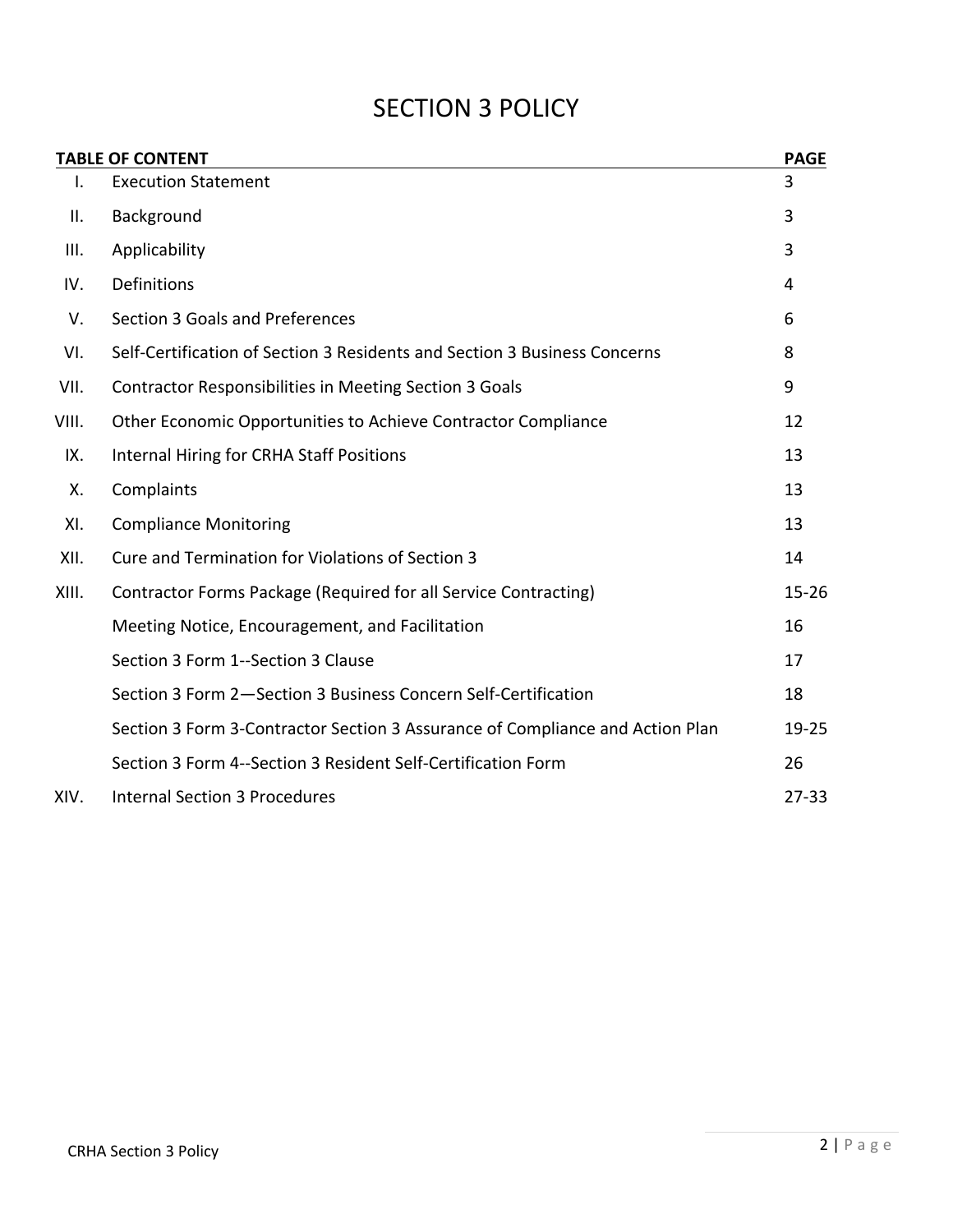#### **I. EXECUTION STATEMENT**

This policy is developed for the Charlottesville Redevelopment and Housing Authority for the exclusive use of the agency, hereafter referred to as CRHA, its contractors, subcontractors, bidders, developers, sub-grantees, related affiliates, or instrumentalities, collaborating local government entities, and any other sub-recipients of covered funding in partnership with CRHA. The funding type and program/grant names may change over the years; however, the intent of this policy is to encompass all applicable funding from the U.S. Department of Housing and Urban Development (HUD). All hiring and contracting must meet Section-3 of the Housing and Urban Development Act of 1968 (12 U.S.C. 1701u) and 24 CFR 135 requirements. All hiring and contracting must meet conflict of interest requirements set forth in federal, state, or local laws, regulations, or policies and comply with the internal CRHA hiring policies.

#### **II. BACKGROUND ON THE SECTION 3 REGULATION**

The purpose of Section 3 of the Housing and Urban Development Act of 1968, as amended by Section 915 of the Housing and Community Development Act of 1992, is to ensure that employment and other economic opportunities generated by certain HUD financial assistance shall, to the greatest extent feasible, and consistent with existing Federal, State, and local laws and regulations, be directed toward low and very low-income persons, particularly those who are recipients of government assistance for housing, and to business concerns which provide economic opportunities to low- and very low-income persons.

Consistent with 24 CFR Part 135, as a recipient of HUD Public Housing funding, the Charlottesville Redevelopment and Housing Authority (CRHA) requires fulfillment of Section 3 obligations on all contracts that make use of that assistance.

These policies are implemented regardless of the contract amount, whether it is designated as housing construction, housing rehabilitation, or other public construction project, or whether it is any other nonconstruction expenditure resulting from the use of covered operating funding, modernization funding, or development funding from HUD.

CRHA works to ensure the provision of employment, training, contracting, and other economic opportunities to its residents and other low-income persons. In doing so, CRHA utilizes Section 3 as a means of promoting stability and self-sufficiency to Section 3 Residents. Implementation procedures may be amended periodically by CRHA to ensure that the policy requirements are being met and/or to enhance the efficiencies of compliance.

#### **III. APPLICABILITY**

Section 3 requirements apply to all projects and activities funded in whole or in part with covered funds. If any HUD funding is used for the project/activity, then the entire project budget is then subject to Section 3 regulations.

CRHA is not required to apply Section 3 mandates to projects and activities of CRHA that do not receive any HUD, state, or city subsidized funding, such as non-subsidized market rate developments owned by CRHA. Section 3 requirements do not apply to any agreement or contract for the purchase of supplies and materials only.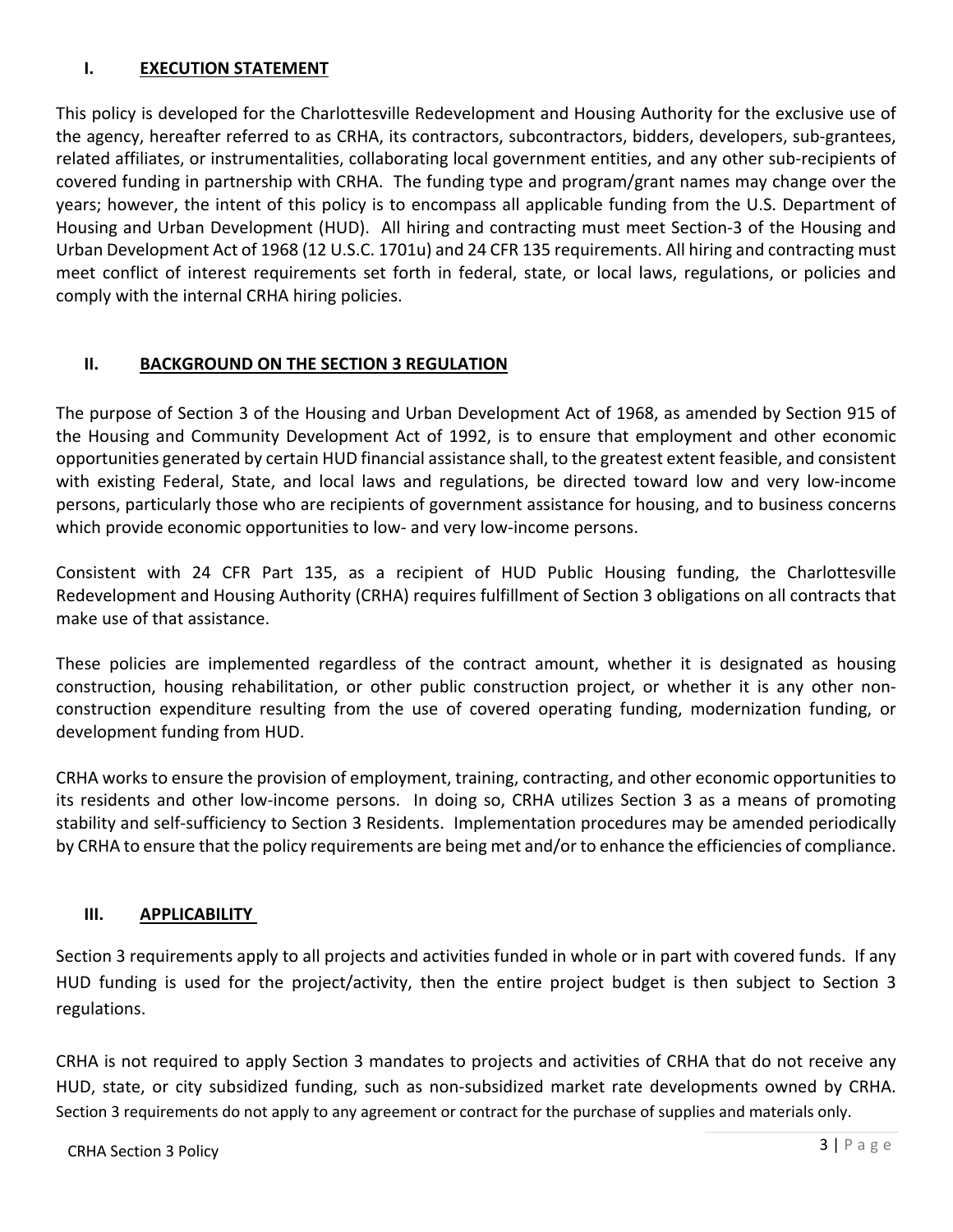#### **IV. DEFINITIONS**

Please refer to the 24 CFR 135.5 for a full list of prevailing definitions found in the regulation.

RECIPIENT**:** Any entity which receives Section 3 covered funding, directly from HUD or from another recipient and includes, but is not limited to, any State, unit of local government, Public Housing Authority, Indian Housing Authority, Indian Tribe, or other public body, public or private nonprofit organization, private agency or institution, mortgagor, developer, limited dividend sponsor, builder, property manager, community housing development organization, resident management corporation, resident council, or cooperative association. Recipient also includes any successor, assignee, or transferee of any such recipient, but does not include any ultimate beneficiary under the HUD program to which Section 3 applies and does not include contractors.

CONTRACTOR: Any entity which contracts to perform work generated by the expenditure of section 3 covered assistance, or for work in connection with a section 3 covered project.

SUBCONTRACTOR: Any entity (other than a person who is an employee of the contractor) which has a contract with a contractor to undertake a portion of the contractor's obligation for the performance of work generated by the expenditure of Section 3 covered assistance, or arising in connection with a section 3 covered project.

NEW HIRES**:** Full-time employees for permanent, temporary, or seasonal employment opportunities.

EMPLOYMENT OPPORTUNITIES GENERATED BY SECTION 3 COVERED ASSISTANCE: All employment opportunities generated by the expenditure of Section 3 covered funding (i.e. operating funding, Development funding, and modernization funding) and with respect to Section 3 covered housing and community Development funding, all employment opportunities arising in connection with Section 3 covered projects*,*  including management and administrative jobs (including architectural, engineering, or related professional services and jobs directly related to administrative support of these activities) connected with the Section 3 covered project.

SECTION 3 Worker: A Section 3 Worker fit one or more of the following category:

- A. A public housing resident or Housing Choice Voucher holder;
- B. It is employed by a Section-3 Business Concern;
- C. An individual that resides in the service area in which the Section 3 covered assistance is expended, and he/she is a low-income person (less than 80% of area median income).

TARGETED SECTION 3 WORKER: This individual fits into one of the following Category:

- A. Works for a Section-3 business concern;
- B. Lives in a public housing or Section-8 housing.

LOW-INCOME PERSON: Families (including single persons) whose incomes do not exceed 80% of the median income for the area as determined by HUD.

Please refer to www.huduser.org/portal/datasets/il.html for current, local Income Limit information.

VERY LOW-INCOME PERSON: Families (including single persons) whose incomes do not exceed 50% of the median family income for the area as determined by HUD.

SECTION 3 BUSINESS CONCERN**:** A Section 3 business concern fits one of the categories: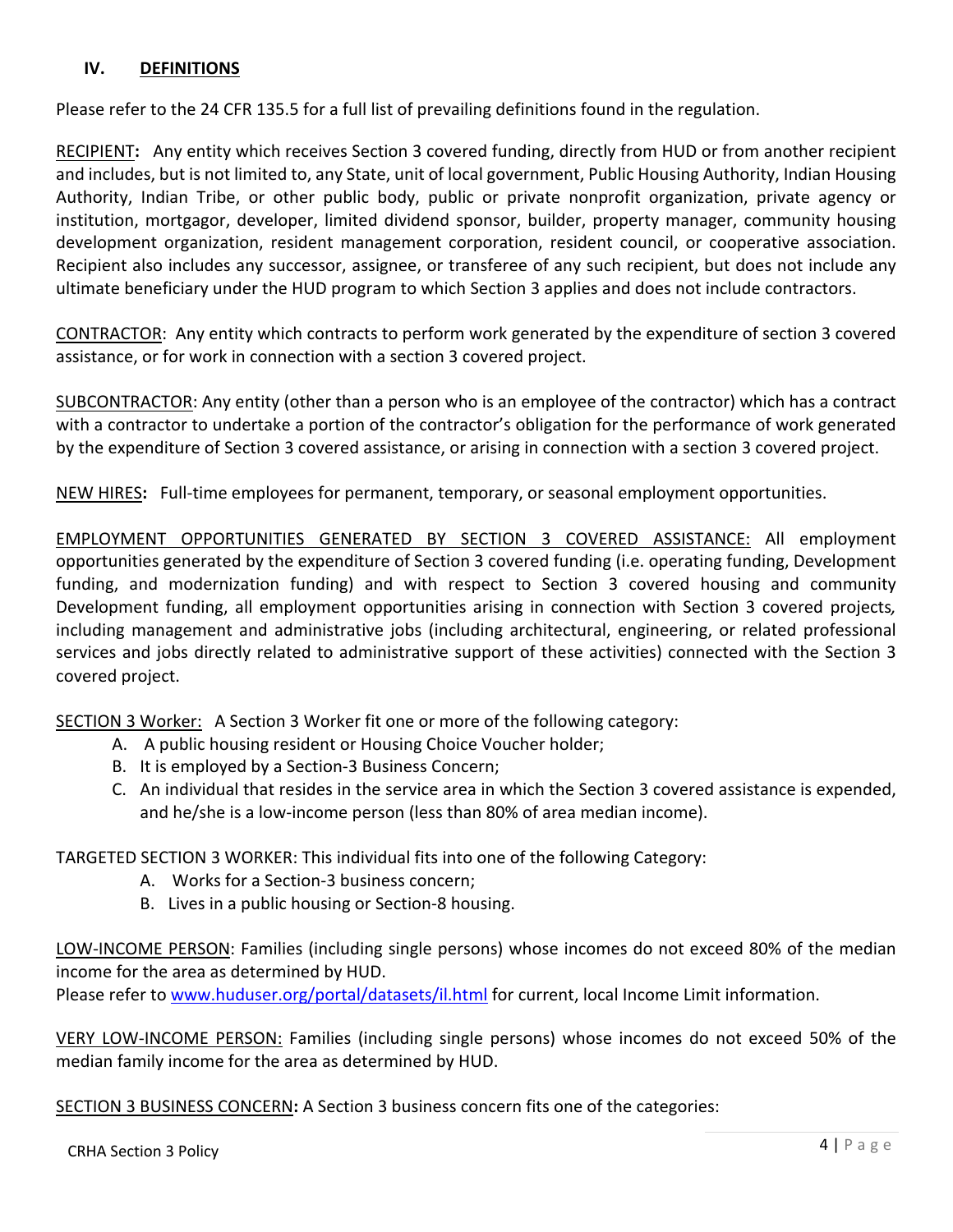A. That is fifty-one percent (51%) or more owned by very-low or low-income persons, or

B. Over 75% of the labor hours performed for the business are performed by low or very-low income persons or

C. It is a business at least 25% owned and controlled by current public housing residents or residents who currently live in Section 8 assisted housing

SECTION 3 CLAUSE**:** The contract provisions set forth in 24 CFR 135.38 and 24 CFR 135 must be included in all Section 3 covered contracts.

SECTION 3 COVERED ACTIVITY**:** Any activity that is funded by Section 3 covered funding.

SECTION 3 COVERED ASSISTANCE**:** With respect to public housing authorities, Section 3 covered assistance means HUD assistance to which the obligation to provide training, employment, contracting, and other economic opportunities under Section 3 apply, including: (1) Public housing development assistance; (2) Public housing operating assistance; (3) Public housing modernization assistance; and (4) any other HUD funds, regardless of HUD program, utilized for the operation, modernization, or rehabilitation of public housing properties or developments as defined under statutes.

SECTION 3 COVERED CONTRACT**:** A contract or subcontract (including a professional service contract) awarded by a recipient or contractor for work generated by the expenditure of Section 3 covered assistance or for work arising in connection with a Section 3 covered project. "Section 3 covered contracts" do not include contracts for the purchase of supplies and materials. However, whenever a contract for materials includes the installation of the materials, the contract constitutes a "Section 3 covered contract."

SECTION 3 COVERED PROJECT: The construction, reconstruction, conversion or rehabilitation of housing (including reduction and abatement of lead-based paint hazards), other public construction which includes buildings or improvements (regardless of ownership) assisted with housing or community development funds provided by any source and at any level.

SECTION 3 JOINT VENTURE: An association of business concerns, one of which qualifies as a Section 3 business concern, formed by written joint venture agreement to engage in and carry out a specific business venture for which purpose the business concerns combine their efforts, resources, and skills for joint profit, but not necessarily on a continuing or permanent basis for conducting business generally, and for which the Section 3 business Concern:

- Is responsible for a clearly defined portion of the work to be performed and holds management responsibilities in the joint venture; and
- Performs at least 25% of the work and is contractually entitled to compensation proportional to its work.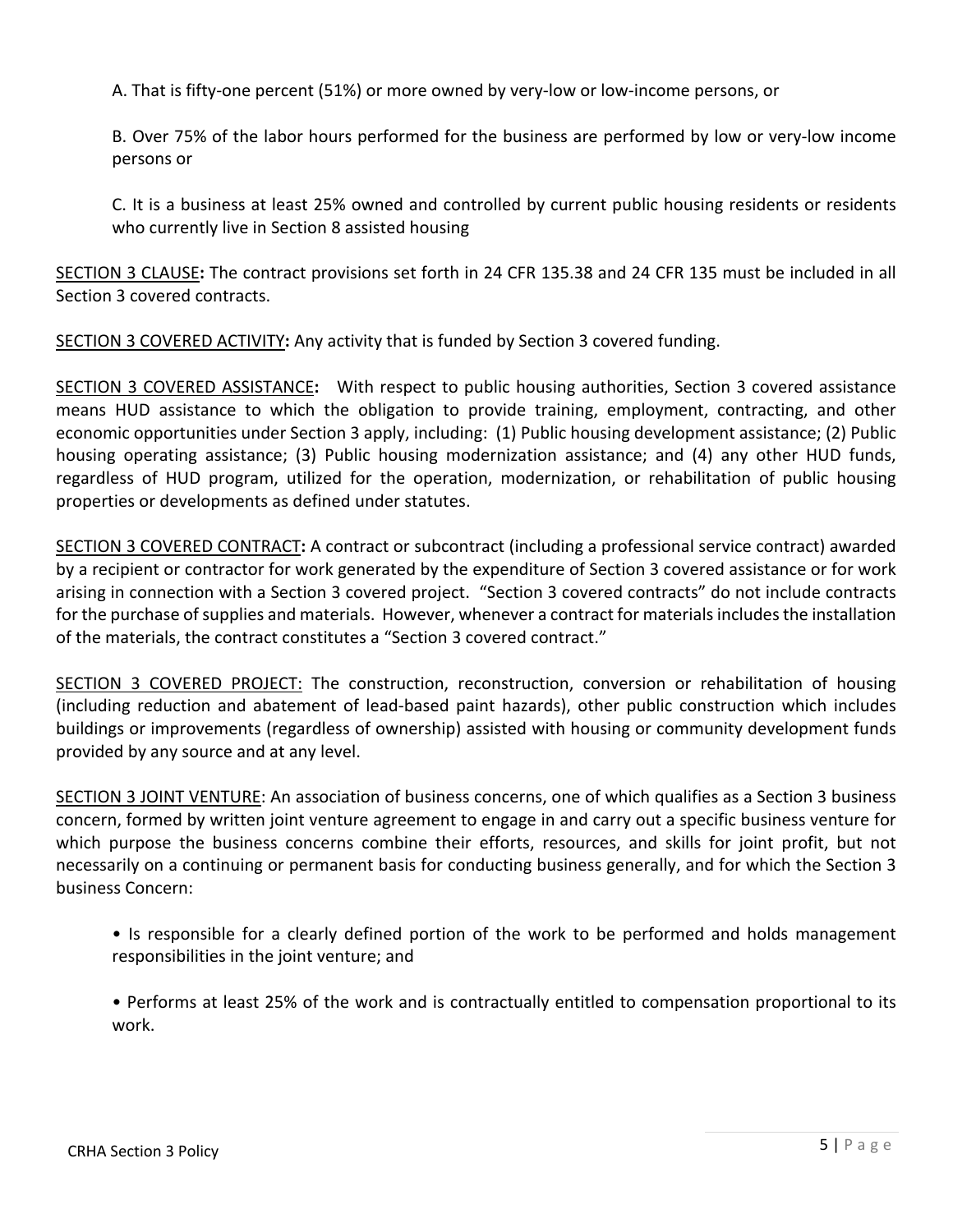#### **V. SECTION 3 GOALS AND PREFERENCES**

It is CRHA's policy to achieve Section 3 goals by providing opportunities in one or more of the following areas:

#### **A. Training and Employment Opportunities for Section 3 Residents:**

When the Section 3 regulation is triggered by accepting a contract involving subsidized funds, CRHA and its contractors and subcontractors will make every effort within their disposal to hire Section 3 residents amounting to at least 30% of the aggregate number of hours worked. If contractors, and subcontractors are unable to meet this requirement before contract starts or during implementation must inform CRHA immediately and prepare a solution plan (within 14 days).

When hiring opportunities are offered and all requirements are met and remain equal, CRHA, contractors and subcontractors shall direct their efforts to hire Section 3 worker in the following order of priority:

- 1. To Residents of the public housing projects for which the public housing financial assistance is expended;
- 2. To residents of other CRHA public housing developments and holders of housing choice vouchers (whether Section 8 rent assistance or CSRAP) managed by CRHA Participants in YouthBuild programs
- 3. To low- and very low-income persons residing within the metropolitan area (or nonmetropolitan county) in which the assistance is expended.
- **B. Contracting Opportunities for Section 3 Business Concerns:**

When the Section 3 regulation is triggered by the need for subcontracting a portion of the work to another business, CRHA and its contractors and subcontractors will make every effort to subcontract:

- A. **Building Trades:** At least 30% of the total hours worked on all Section 3 covered contracts or purchase orders for building trades work maintenance, repair, modernization, or development of public housing go to Section 3 business concerns.
- B. **Other contracts (non-building trades):** For other Section 3 covered contracts or purchase orders that are not building trades work covered above, the goal is to subcontract at least 5% of the total dollar amount to Section 3 business concerns. This includes professional service contracts such as legal, architects, engineers, consultants, or any other contract or purchase order for services that are not building trades work (cleaning, …).

When contracting opportunities are offered and all requirements are met and remain equal, CRHA, contractors and subcontractors shall direct their efforts to contract/subcontract with Section 3 business concerns in the order of priority preference provided below: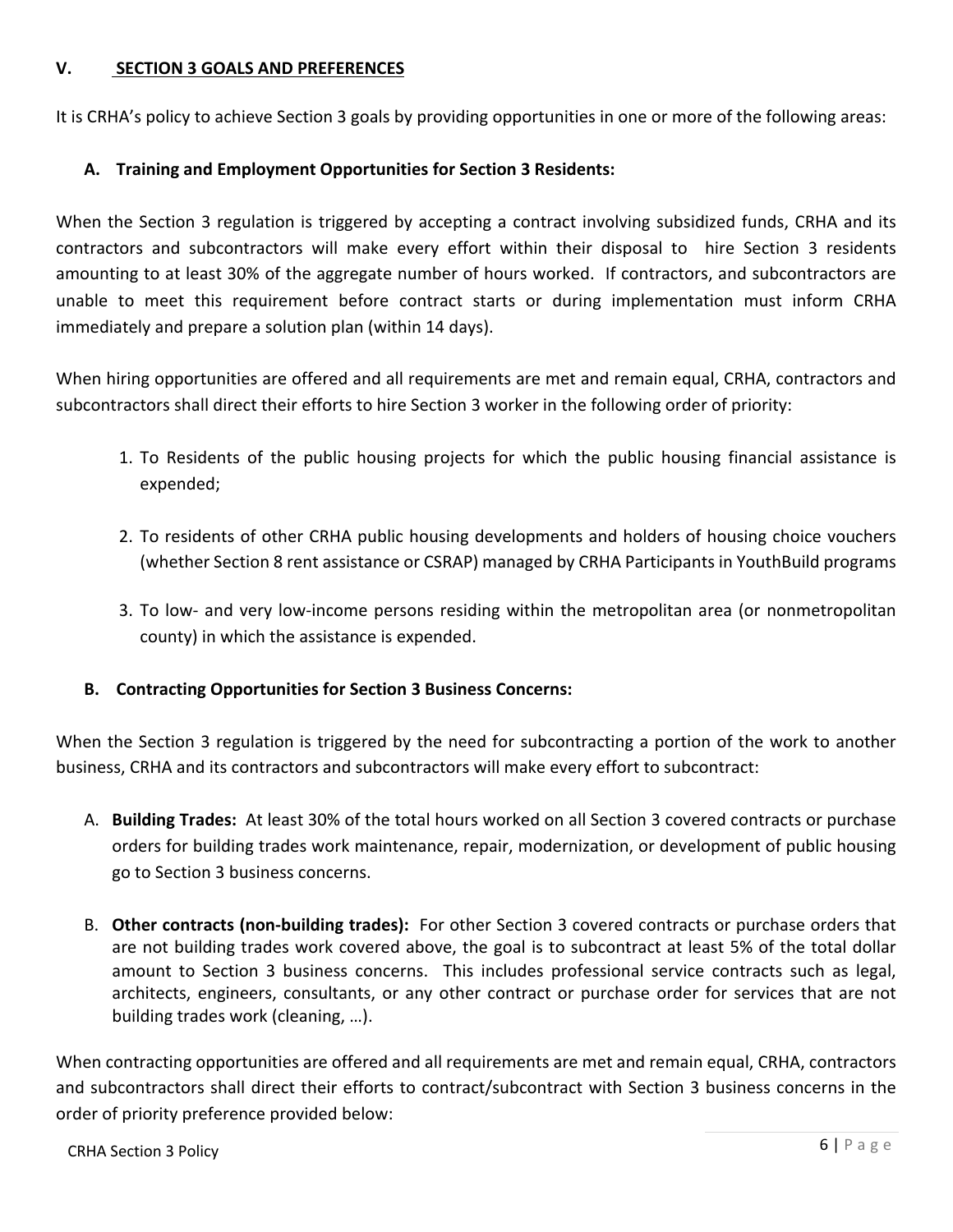- 1. Business concerns that are 51 percent or more owned by residents of public housing developments or developments managed by CRHA or by holders of housing choice vouchers managed by CRHA.
- 2. Business concerns that are 51 percent or more owned by low-income people residing in the City of Charlottesville.
- 3. Business concern that over 75 percent of the labor hours over past six months performed by Section-3 residents.

#### **VI. SELF-CERTIFICATION OF SECTION 3 RESIDENTS AND SECTION 3 BUSINESS CONCERNS**

In order to receive preference as a Section 3 resident or a Section 3 business concern, the resident or business must self-certify that they meet the eligibility requirements. CRHA has developed self-certification forms for both Section 3 residents and Section 3 businesses and which are included as Section 3 Form #4 and Section 3 Form #2, respectively.

A Section 3 resident seeking preference in employment must fulfill the requirements/qualifications of the sought position. If asked, they also must provide evidence of their Section 3 status (e.g., receipt of public assistance, address of residency, etc.).

A Section 3 business concern seeking preference in contracting must submit evidence to demonstrate that they are responsible firms and can perform successfully under the terms and conditions of the proposed contract. If asked, they also must provide evidence of their Section 3 status.

It is important to note that all persons and/or business concerns are self-certifying their eligibility under Section 3 to CRHA and to HUD, and that severe civil and/or criminal penalties may apply for false certifications.

#### **VII. CONTRACTOR RESPONSIBILITIES IN MEETING SECTION 3 GOALS**

All contractors/subcontractors are held to the same Section 3 compliance requirements of CRHA as listed in Section V above (Section 3 Goals and Preferences). CRHA's Section 3 policy requires that when the Section 3 regulation is triggered by signing a contract/subcontract that involves subsidized funds every effort must be made to direct at least 30 percent of all available labor hours, training and contracting opportunities to Section 3 worker based on the priorities described in Section V. If contractor is unable to meet this responsibility must inform CRHA immediately and present a plan to remedy the situation. If the percent of Section 3 resident fall below minimum goal during the contract, then the contractor must inform CRHA and present a plan to reach minimum requirements.

Contractors must also proactively facilitate compliance with Section 3 subject to the definition of a Section 3 Covered contract. Contractors must provide evidence that the following have occurred in the case of every hiring, contracting, solicitation and recruitment effort:

A) Extra or greater efforts in notifying Section 3 residents of opportunities through posting job openings in the offices of procurement, in the local media such as radio and TV stations, City of Charlottesville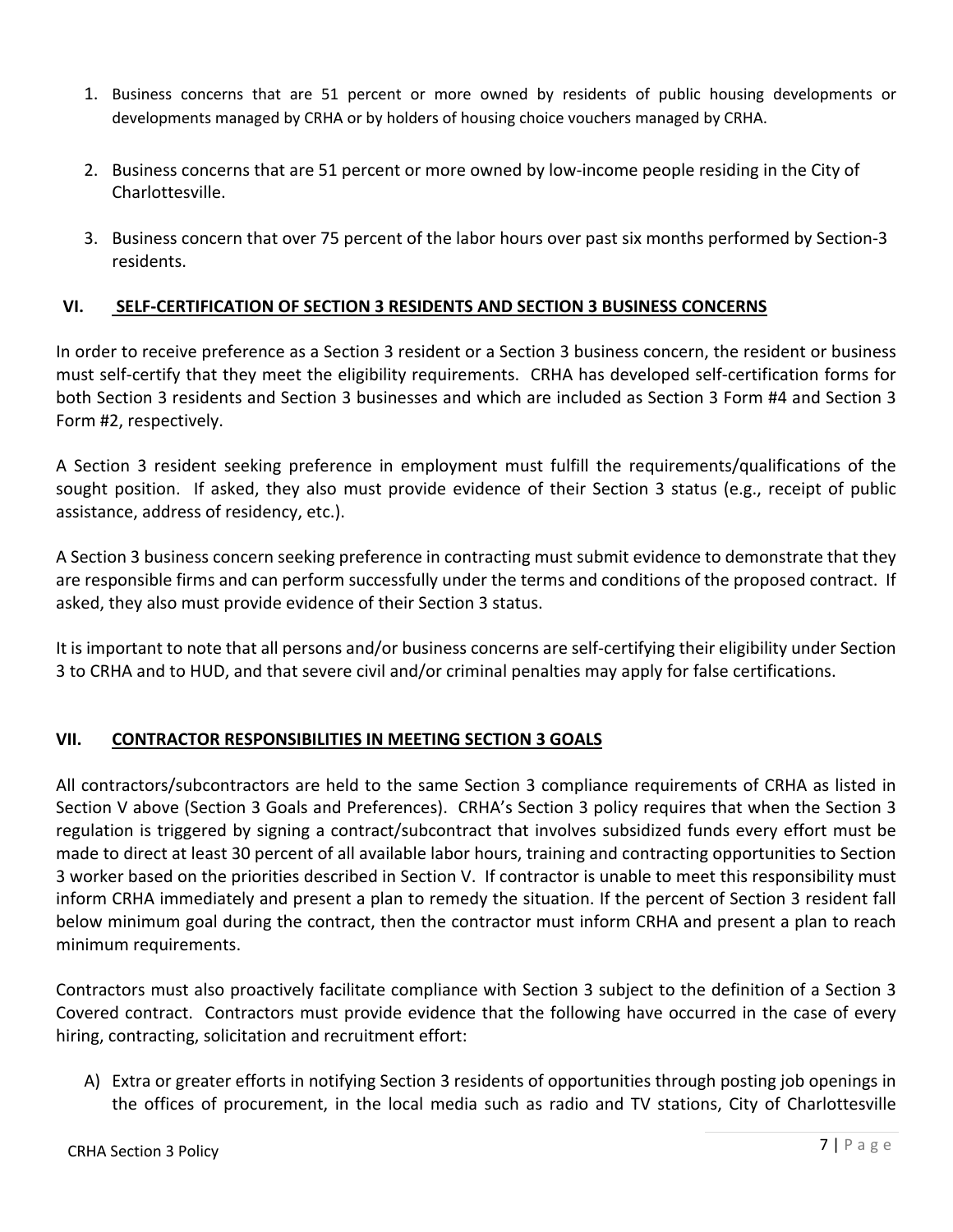website, CRHA website, churches in the surrounding area, and distribute flyers in all public housing complexes;

- B) Conveying that the hiring/contract work is a Section 3 Covered opportunity in any advertisement for bids and proposals by placing the following language in each advertisement/public notice and website, "**This job/project is covered under the requirements of Section 3 of the HUD Act of 1968**";
- C) Notifying subcontractors in each pre-bid meeting of the Section 3 requirement;
- D) Incorporating the full HUD mandated Section 3 clause directly into all contracts and subcontracts
- E) Providing "Section 3 Resident Self-Certification Forms" for employment at the contractor or subcontractor business offices and allowing applications to be submitted at appropriate local locations;
- F) Encouraging the training of Section 3 residents by the subcontractors;
- G) Holding two opportunity fairs by the contractors and subcontractors to meet interested Section 3 workers and residents for possible employment. CRHA can help contractors and subcontractors when seeking to hire Section 3 workers;
- H) Facilitating two opportunity fairs annually for small contractors to meet large prime contractors interested in bidding work awarded by CRHA;
- I) Documenting actions taken to comply with Section 3 requirementsincluding all results and impediments using the CRHA prescribed mechanisms or Forms;
- J) Refusing to award contracts to businesses who have previously violated Section 3 requirements or barred by HUD, State, City, or CRHA
- K) Posting all job sites funded by CRHA with a location or phone number of whom and how to apply for any opportunities for employment, training or contracting. The sign should be no smaller than 24" x 24" in Black ink and specifically read: **"This project is covered under Section 3 of the HUD Act of 1968 which requires that any new opportunities be directed to low- and very low-income persons in this community. Please contact (list the contact person name and number) for information on any Employment, Contracting, and Subcontracting opportunities.**
- L) Including the CRHA Section 3 Policy in every Section 3 covered procurement.
- M) All Section 3 covered procurements must be communicated to current and potential Section 3 contractors and residents as part of the bid process before final bids or applications are submitted to CRHA and its contractors**.**
- N) Any contractor or subcontractor self-certifying itself as a Section 3 business concern must maintain that status throughout the life of the contract. Any change in status must be reported to the Section 3 Coordinator immediately.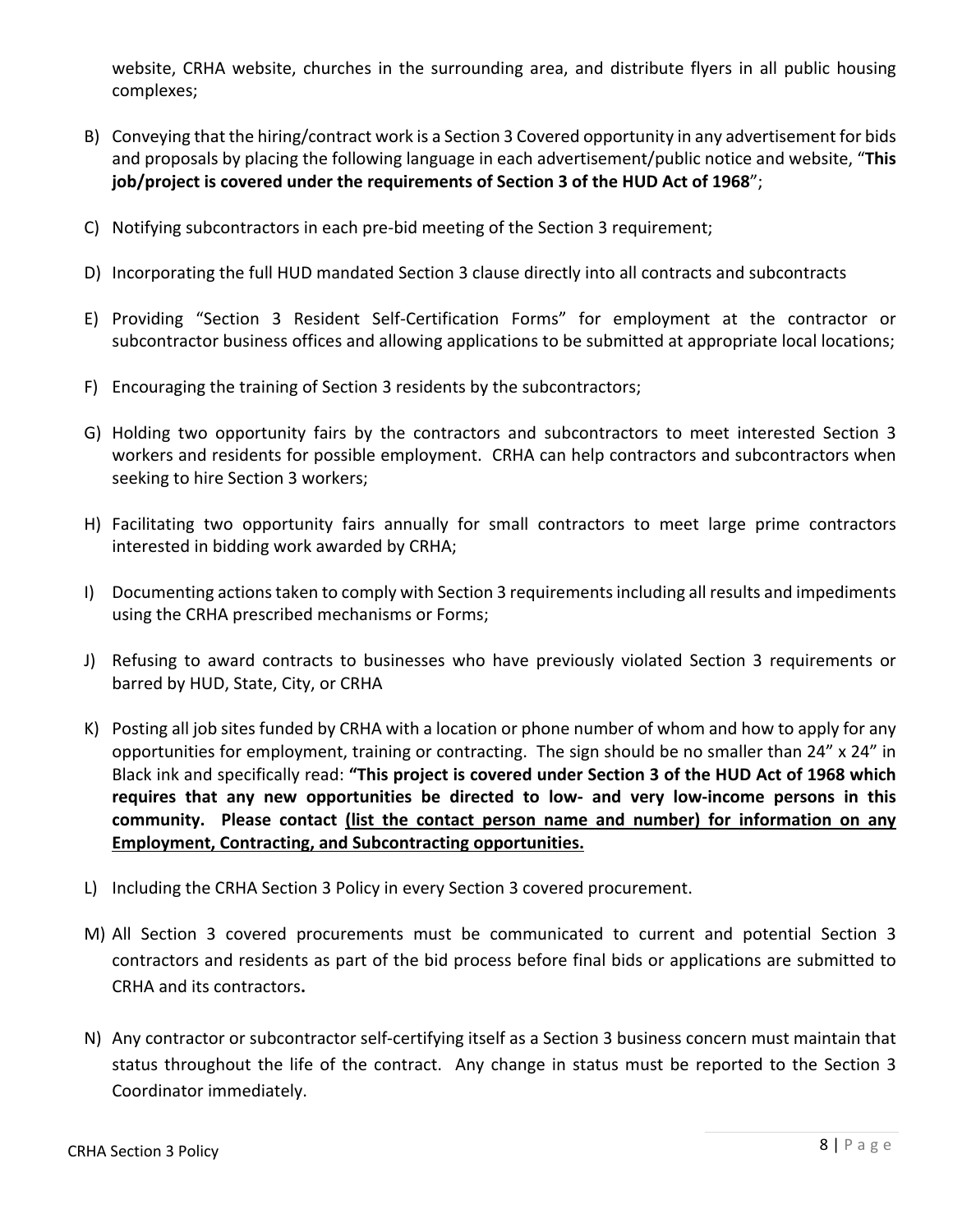O) Exercising all efforts indicated below regarding notice, encouragement, and facilitation as indicated below:

| <b>REQUIREMENTS</b>                                                                                                                                                                                                                                                                                                                                                                                                                                                                                                                                                                                                                                                                                                                                                                             | <b>ADDITIONAL</b>                                                                                                                                                                                                                                                                    | <b>WHEN EXECUTED</b>                                                                                                                                                                                                                                   |
|-------------------------------------------------------------------------------------------------------------------------------------------------------------------------------------------------------------------------------------------------------------------------------------------------------------------------------------------------------------------------------------------------------------------------------------------------------------------------------------------------------------------------------------------------------------------------------------------------------------------------------------------------------------------------------------------------------------------------------------------------------------------------------------------------|--------------------------------------------------------------------------------------------------------------------------------------------------------------------------------------------------------------------------------------------------------------------------------------|--------------------------------------------------------------------------------------------------------------------------------------------------------------------------------------------------------------------------------------------------------|
| Applicable to all awards and contracts DESPITE AMOUNT                                                                                                                                                                                                                                                                                                                                                                                                                                                                                                                                                                                                                                                                                                                                           | <b>INFORMATION</b>                                                                                                                                                                                                                                                                   |                                                                                                                                                                                                                                                        |
| NOTICE - Extra or greater efforts must be undertaken to make the<br>low and very low-income persons in the project area aware of the<br>existence of the opportunity before it is filled with non-Section 3<br>persons or businesses. This means the notice MUST be given in<br>multiple methods (See Part VII of this policy for a list of methods)<br>and documentation saved for audit purposes.<br>As an example, contractors, subcontractors and developers cannot<br>simply call their normal service providers and contractors for bids<br>without including a host of notices to other low-income people,<br>groups and organizations locally and beyond before committing to<br>any contracts or potential contracts.<br>Remember to keep every document and record demonstrating your | This applies to all<br>contracts using<br>Section 3 covered<br>assistance from<br><b>HUD and begins</b><br>prior to the<br>securing of the<br>first contract<br>service related to<br>the proposed<br>project including,<br>professional<br>services such as<br>legal, architecture, | Give notice to<br>residents and<br>businesses before<br>or while soliciting<br>bids/proposals/em<br>ployees<br>Notice must be<br>provided prior to<br>the execution of<br>any contracts by<br>publication, flyers,<br>posters, social<br>media, email, |
| efforts for audit and verification. If there are no records verifying the<br>efforts made, it will be assumed there were none. The contractor,<br>sub-contractor, and developer will also have access to the CRHA<br>Section 3 Business Concern and Resident Listings as indicated in Part<br>VI above.                                                                                                                                                                                                                                                                                                                                                                                                                                                                                         | engineering,<br>consultants, etc.                                                                                                                                                                                                                                                    | letters, web-<br>postings and any<br>other such method<br>elected                                                                                                                                                                                      |
| <b>ENCOURAGEMENT</b> - Contractors, sub-contractors and developers<br>must be able to document they did something to encourage low-<br>income people, the businesses they own and the businesses that<br>substantially employ them to apply for their opportunities before<br>filling them with non-Section 3 people or businesses. This includes<br>activities such as hosting opportunity fairs for contracting and<br>employment, informational sessions on how to achieve Preference<br>in consideration or other verifiable methods designed to enhance<br>participation by these groups.                                                                                                                                                                                                  | These shall be in<br>the form of:<br>Opportunity Fairs,<br>Meetings,<br>Presentations,<br>Inducements such<br>as Transportation<br>or Child Care<br>Assistance, etc.                                                                                                                 | This is executed<br>prior to every<br>major contract and<br>annually for all<br>small purchases,<br>but definitely<br>before awarding<br>any contracts or<br>employment                                                                                |
| CRHA requires that contractors, sub-contractors, and developers<br>review and consider the listings of self-certified Section 3 residents<br>and business concerns both initially and if new opportunities open<br>during the contract life. However, contractors, subcontractors and<br>developers should also do other encouragement and outreach<br>efforts to the extent that new Section 3 person and businesses can<br>be attracted and secured if qualified. There is no requirement to hire<br>or contract any unqualified person or business.                                                                                                                                                                                                                                          | Most importantly<br>you must use the<br>attached forms<br>when bidding and<br>you must often<br>mention<br>Preference during<br>meetings                                                                                                                                             | It is important this<br>be done early so<br>the contracting<br>phase can begin<br>immediately after<br>confirmation of<br>award                                                                                                                        |
| FACILITATION - Contractors, sub-contractors, and developers must<br>be able to provide documentation in the form of actual signed<br>agreements or commitments to contract and employment<br>verification like payrolls or offers of employment they facilitated in<br>compliance with the actual award of contracts and/or employment<br>based on what opportunity was available.                                                                                                                                                                                                                                                                                                                                                                                                              | Because there are<br>various phases of<br>contracting in a<br>project, this step<br>must be central to<br>the award of<br>contracts                                                                                                                                                  | This must be<br>completed at every<br>step in the<br>contracting and<br>employment phase<br>from pre-award<br>through the life of<br>the project.                                                                                                      |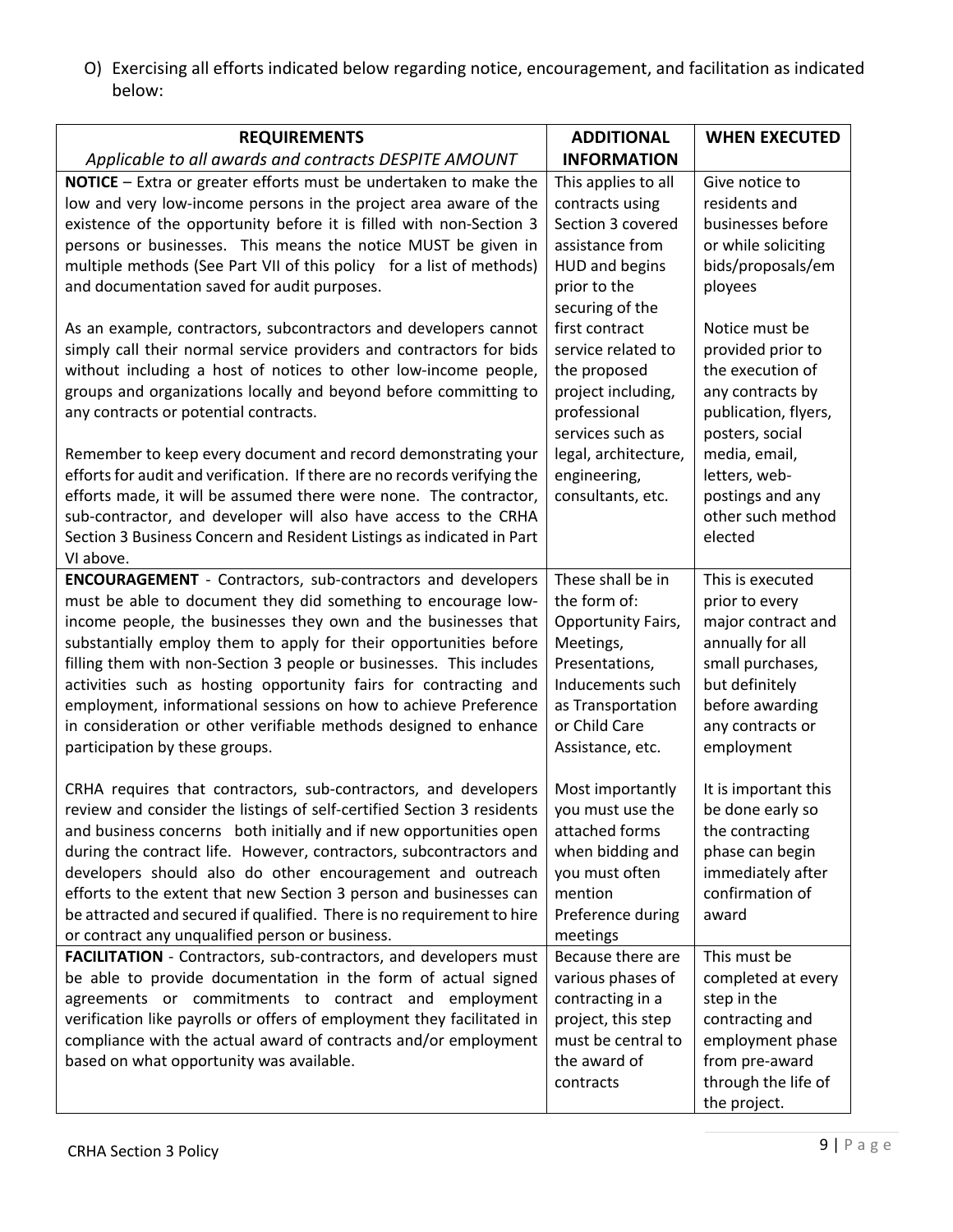**As CRHA does not execute subcontracts**, CRHA is reliant upon the compliance of its general contractors to execute an aggressive Section 3 initiative. If the overall Section 3 goals above cannot be met by the contractor, other training and economic opportunities may be provided to Section 3 residents and contractors when such opportunities are mutually beneficial to CRHA and the specific group. These opportunities may be exercised only with written CRHA prior agreement and satisfactory documentation explaining why employment or contracting respectively could not or should not be met.

However, contractors are expected to do everything possible and feasible to ensure all opportunities are directed to CRHA residents first. This requirement includes all labor-regulated agreements with union contractors. Examples include:

- 1. Distributing or posting flyers advertising positions available;
- 2. Review and consider the Section 3 worker List provided by CRHA prior to making new hires. If those hired are not Section 3 worker, the Contractor must explain in writing the qualifications that those on Section 3 worker List lacked, or other reason for non-hire (e.g., job offer declined);
- 3. Notify the local workforce development board and CRHA about open positions;
- 4. Holding job informational meetings for residents, subcontractor, etc.;
- 5. Advertising through local churches, radio, and TV regarding existence of jobs and how to apply.

Additionally, CRHA expects that contractors shall, to the greatest extent feasible, ensure that Section 3 hires work approximately the same number of hours as other hires in similar positions on the project.

Contractors must submit with any bid or proposal the prescribed forms describing the implementation of Section 3, including:

- Section 3 Form 1: Section 3 Clause
- Section 3 Form 2: Section 3 Business Concern Self-Certification form (for prime contractor and subcontractors)
- Section 3 Form 3: Contractor Section 3 Assurance of Compliance and Action Plan

Contractors and subcontractors must keep on file all completed Section 3 Form 4: Section 3 Resident Self-Certification and Skills Data form for all applicants for positions they are hiring for related to the CRHA project and for all Section 3 hires.

In the absence of evidence to the contrary, a contractor that meets the minimum numerical goals set forth in this section will be considered to have complied with the Section 3 Preference requirements.

In evaluating compliance under this part, a contractor that has not met the numerical goals set forth in this section has the burden of demonstrating why it could not meet the numerical goals set forth in this section. Such justification may include impediments encountered despite actions taken. Contractors also can indicate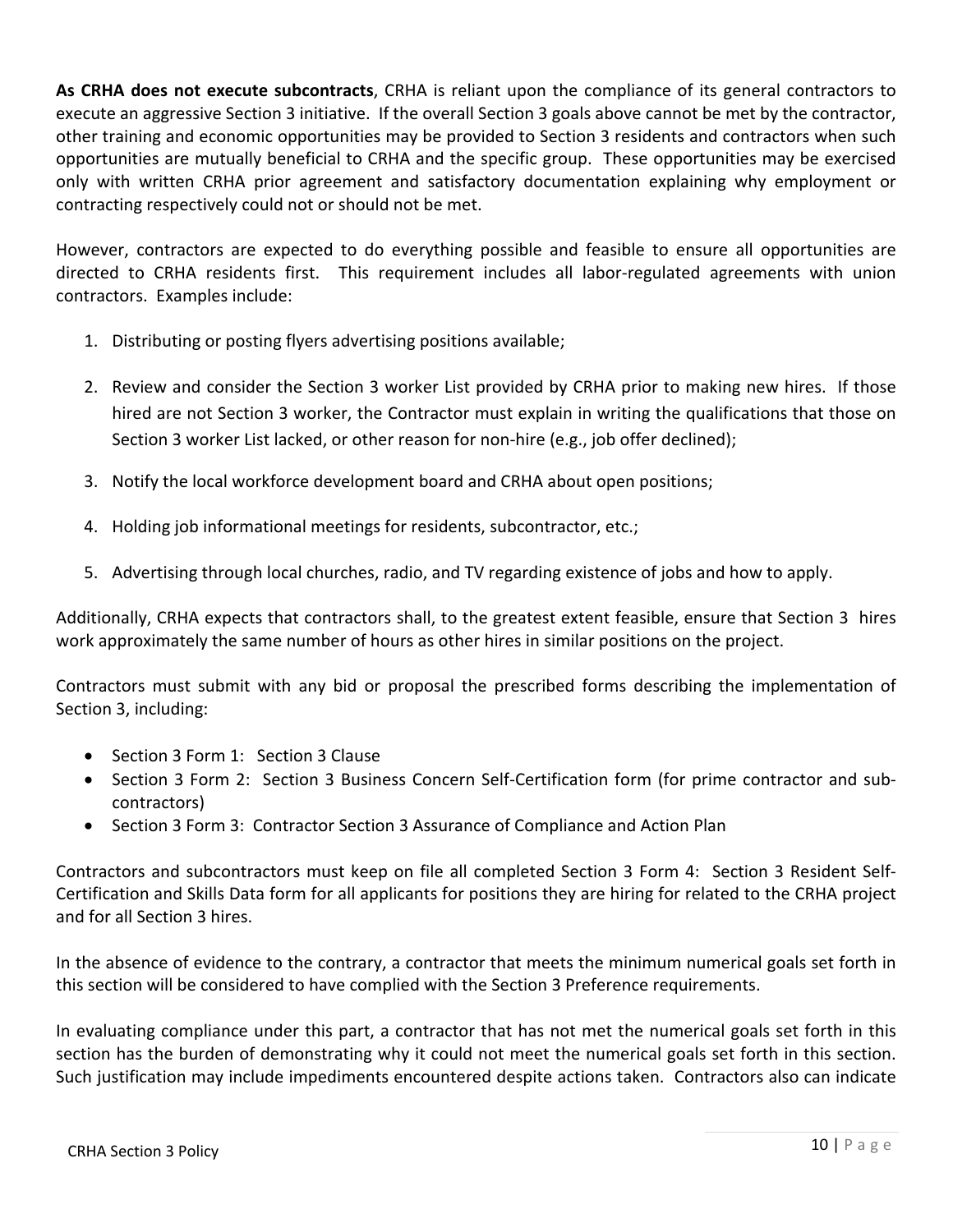other economic opportunities, such as those listed below, which were provided in its efforts to comply with Section 3 and the requirements of this part.

Contractors must also report the following information to CRHA regarding any new hires by contract or subcontract: (1) name of section-3 worker; (2) position or title; (3) number of hours worked; (4) whether the new hire is a Section 3 resident; (5) which Section 3 priority preference category the Section 3 resident belongs to; (6) if the new hire is not a Section 3 resident, then provide the number of all Section 3 resident applicants passed over in favor of the non-Section 3.

#### **VIII. OTHER ECONOMIC OPPORTUNITES TO ACHIEVE CONTRACTOR COMPLIANCE**

A. A contractor may provide one or more of the following: "other economic opportunities" under this subsection:

**i. Training and Employment:** "Training and Employment" related opportunities would be designed to train and/or employ Section 3 worker at a minimum rate of 5 percent of total contract value. A detailed plan for training should be described in a written narrative and provided for CRHA review. Contractors seeking to provide training may identify a qualified training firm that has the proper experience working with low-income and public housing residents. The contractor may procure the training firm/individual at its expense to provide direct recruitment and solicitation to CRHA residents for employment related training. Verification of the agreement between the contractor and training firm/individual must be provided to CRHA's Section 3 Coordinator.

**ii. Other Results-Oriented Economic Opportunities:** "Other Results-Oriented Economic Opportunities" are results-oriented and quantifiable programs designed *to* provide economic opportunities to Section 3 worker, including, but not limited to: Section 3 joint ventures, agreements or combination of other economic opportunities. Contractors must submit to CRHA appropriate plan detailing these "Other Results-Oriented Economic Opportunities" and receive approval prior to implementation.

#### **iii. Indirect Employment**

Contractors and sub-contractors can provide indirect employment to CRHA residents and voucher holders when hiring is triggered by the project but the best opportunity for longevity and sustainable employment is outside of the project. Indirect employment is defined as any real employment in a sustainable position with a reputable employer paying an hourly rate equal or greater than what would have been earned by the resident on the project when possible. Because we recognize the jobs created by our contracts are short term in most cases, we strongly encourage the triggering contractor to identify or develop indirect employment opportunities outside the project in local permanent employment environments. Such opportunities should not be in fast food or other dead-end positions with extremely high turnover. Therefore, CRHA staff must preapprove any indirect employment before residents are placed.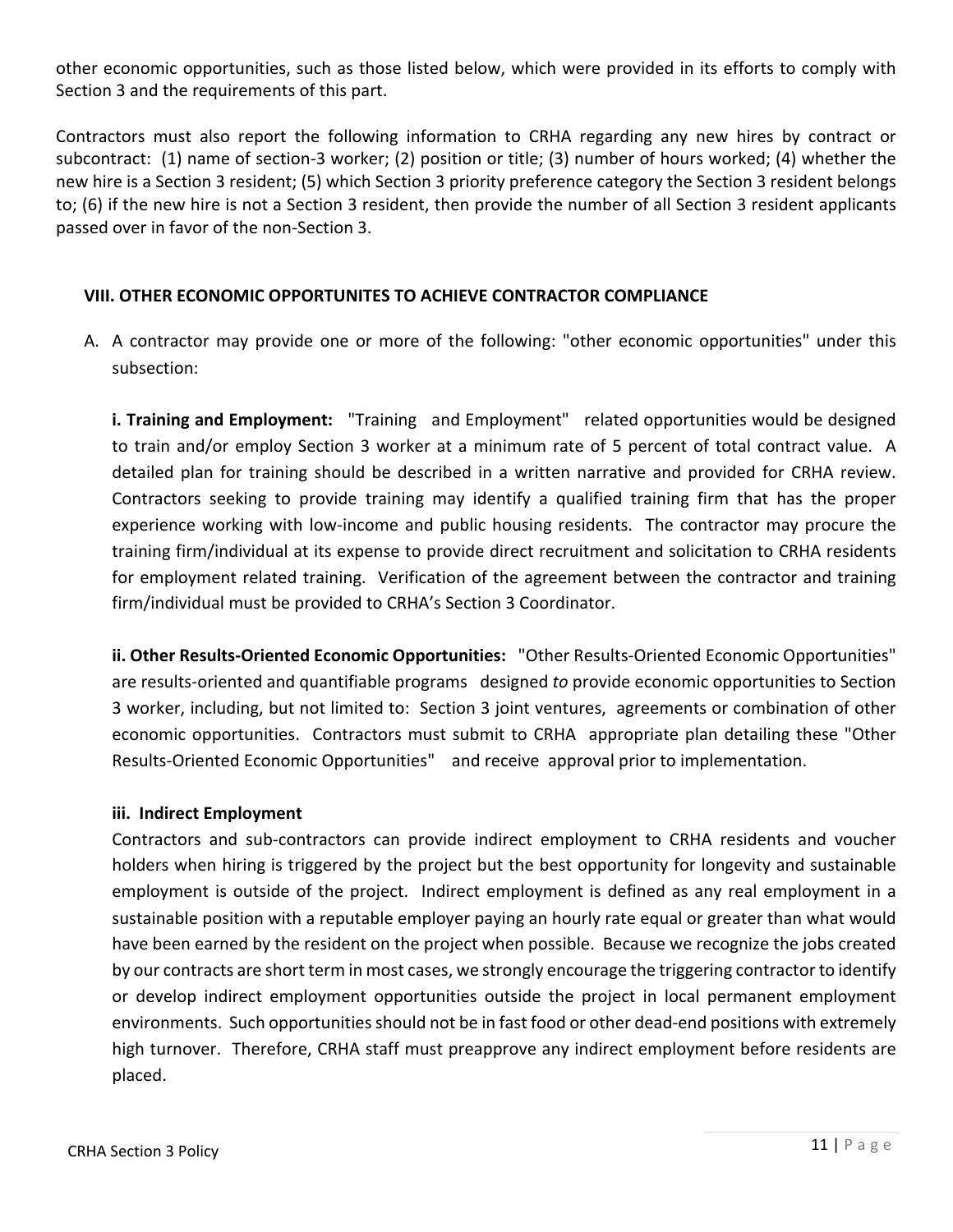#### **IX. INTERNAL HIRING FOR CRHA STAFF POSITIONS:**

The employment policy of the Charlottesville Redevelopment and Housing Authority (CRHA) is to hire the bestqualified applicants and extend equal employment opportunity practices to all qualified individuals. The agency will not discriminate based on race, color, religion, sex, national origin, veteran status, disability, age or any other characteristic protected from discrimination by applicable federal, state or local law.

CRHA complies with Section 3 of the Housing and Urban Development Act of 1968. To the greatest extent feasible, at least thirty percent (30%) of the aggregate annual number of its internal new hires will be residents and other Section 3 eligible persons. CRHA seeks to provide current staff with growth opportunities, and will allow for a one-week internal posting period before following the efforts listed in Part IV of this policy. See the CRHA Human Resource Policy for the hiring practices.

#### **X. COMPLAINTS:**

This policy is governed by the 24 CFR Part 135 – Section 3 Regulation and any future changes thereto. Any Section 3 resident or business concern that feels that the Section 3 regulations were not complied with may file a complaint directly first to CRHA and if unsuccessful to the HUD Office of Field Policy and Management. https://www.hud.gov/program\_offices/field\_policy\_mgt/section3/complaint\_register

#### **XI. SECTION 3 CONTRACT COMPLIANCE CURE AND TERMINATION PROCESSES**

This language is a component of contract compliance with the

contractors and sub-contractors including developers respond to in CRHA solicitations. The full requirements are provided in the Section 3 Clause found elsewhere in this package or in the HUD forms 5370-C or 5370 C1 as may be applicable.

All contractors claiming a Preference in contracting by meeting any of the three Preference requirements including a Resident Owned Business, hiring 30% of employees from Section 3 residents and/or Sub-contracting at least 25% of total award to a Section 3 Concern shall maintain that status throughout the life of the contract. Failure to meet this requirement will result in penalties up to and including contract termination. Any contractor triggering the regulation by doing any hiring or contracting once they are awarded the contract through contract execution must comply with the Section 3 requirements by executing the efforts on their Certification and Action Plan in accordance with the CRHA Section 3 Action Plan.

CRHA may execute these remedies to achieve compliance in this order:

- **A.** Based on the first observation or report of non-compliance with Section 3, the contractor will be sent an e-mail from CRHA notifying them of their non-compliance issue. The contractor will have until the next payroll or 14 calendar days, whichever is lesser to bring the contract into compliance. **All pending payments will be held until the contractor comes into compliance.**
- B. If at any time a contractor fails to bring the contract into compliance, CRHA must withhold all future payments until the contract is incompliance.
- C. The contractor shall have up to 14 business days from the most recent notice of non-compliance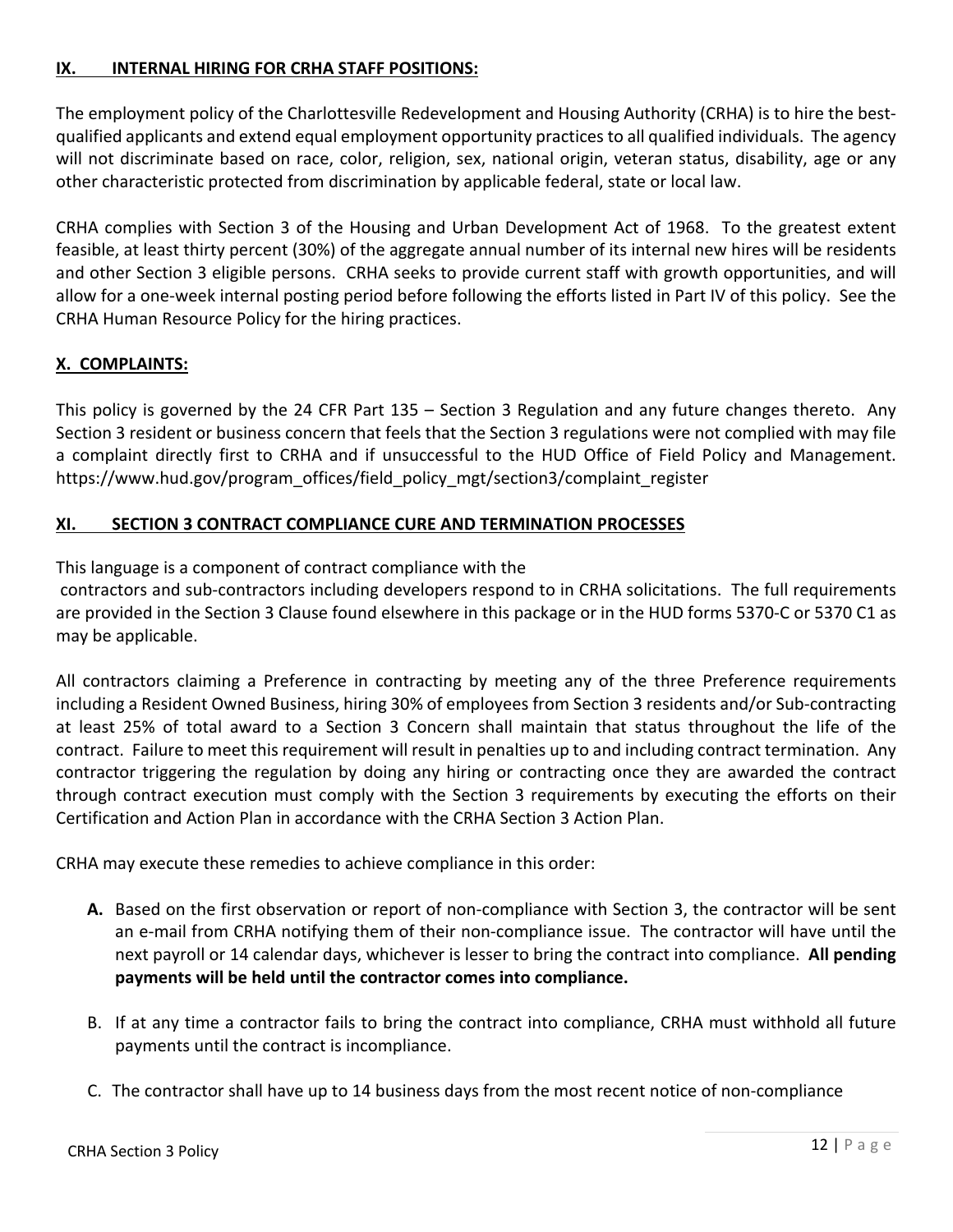to meet compliance as a final cure period or justify in writing to CRHA why it cannot meet compliance. CRHA must render a response to the contractor within 10 business days of receipt of its letter of reason for non-compliance. If CRHA deems the cause to be unacceptable, at its option, CRHA can extend the cause period one time for up to 5 days to allow the contractor to identify and secure other compliance options, or

D. If the contractor fails to take any corrective action to bring the contract into compliance within seven (7) business days from the most recent notice of non-compliance, or CRHA does not accept any of the contractor's corrective plans or justifications for non-compliance, CRHA must terminate the contract immediately. **All funds due to the contractor shall remain held** and a financial workout of the agreement shall proceed within 24 hours of termination. The workout is to include a contract deduct equal to the total Section 3 contract violation of opportunities provided to non-Section 3 residents or business because they were not offered according to the contract and regulation award. All remaining funds can be paid out based on work satisfactorily completed per the agreement.

Any contractor claiming to meet Section 3 compliance by committing to hire residents and/or fund training **shall meet compliance within seven (7) calendar days of contract start** or CRHA shall halt all payments to the contractor and its sub-contractors related to the agreement and the actions listed in steps A-D in this section shall apply.

#### **XII. COMPLIANCE MONITORING:**

CRHA intends to employ a very strong oversight of all its contracts and routine expenditures to ensure full compliance with Section 3 requirements. All major capital project payrolls will be monitored on a monthly basis to confirm no new hire triggers without full notice having been provided to CRHA residents and if necessary, other community Section 3 residents. The CRHA Section 3 coordinator's contact information is:

> John Sales, Executive Director Charlottesville Redevelopment & Housing Authority 500 1st St South Charlottesville, VA 22902

Phone: 434.326.4748 Fax: 434.971.4797 Business email: salesj@cvillerha.com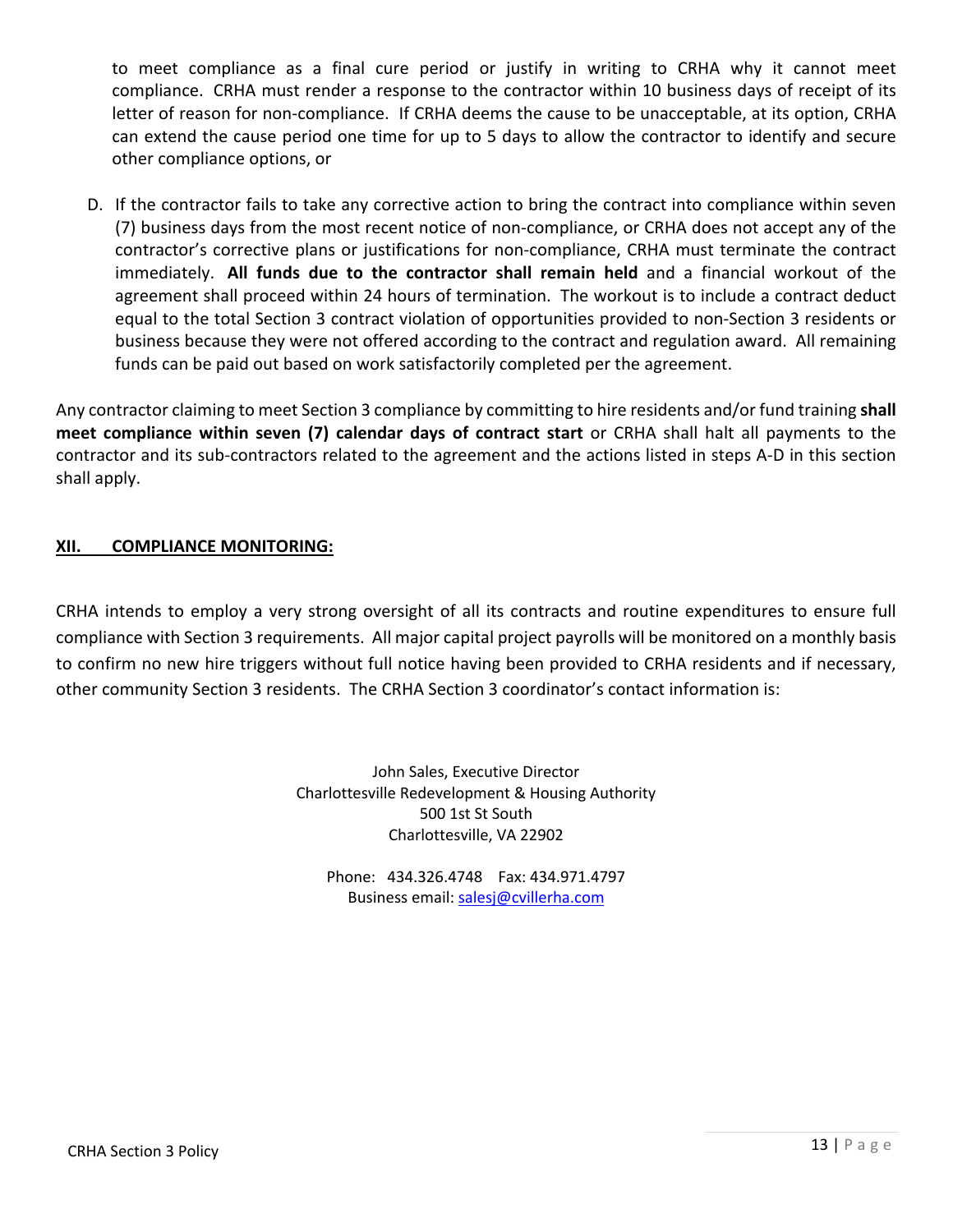# SECTION 3

## REQUIRED CONTRACTOR FORMS

## FOR

# Charlottesville Redevelopment

 $8<sub>k</sub>$ 

# Housing Authority

### 500 1st St South Charlottesville, VA 22902

NOTE: These forms are specific to the implementation of the CRHA Section 3 regulation and this policy and are required for all departmental contracting activities associated with CRHA including day-to-day operational service purchasing.

Material and supply only contracts are exempt from the requirements of Section 3. All contracts that include any service at all, other than just materials delivery, are covered and these forms must be returned before any contract is signed or service initiated.

Forms revised as of: September 27, 2021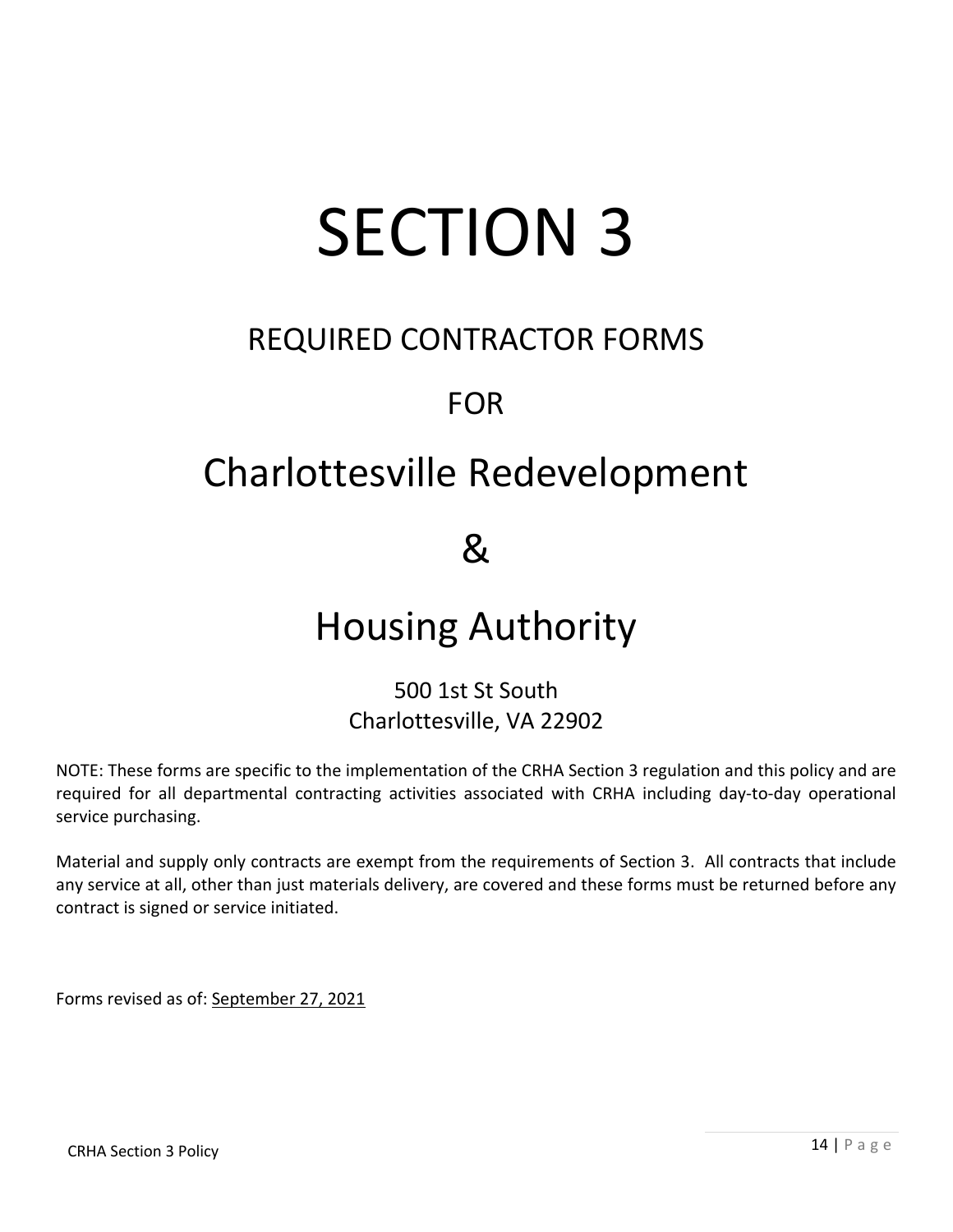| <b>REQUIREMENTS</b>                                                                                                                                                                                                                                                                                                                                                                                                                                                                                                                                                                                                                                                                                                                                                                                                                                                                                                                                                                                                         | <b>ADDITIONAL</b>                                                                                                                                                                                                                                                                                                  | <b>WHEN EXECUTED</b>                                                                                                                                                                                                                                                                                               |
|-----------------------------------------------------------------------------------------------------------------------------------------------------------------------------------------------------------------------------------------------------------------------------------------------------------------------------------------------------------------------------------------------------------------------------------------------------------------------------------------------------------------------------------------------------------------------------------------------------------------------------------------------------------------------------------------------------------------------------------------------------------------------------------------------------------------------------------------------------------------------------------------------------------------------------------------------------------------------------------------------------------------------------|--------------------------------------------------------------------------------------------------------------------------------------------------------------------------------------------------------------------------------------------------------------------------------------------------------------------|--------------------------------------------------------------------------------------------------------------------------------------------------------------------------------------------------------------------------------------------------------------------------------------------------------------------|
| Applicable to all awards and contracts DESPITE AMOUNT                                                                                                                                                                                                                                                                                                                                                                                                                                                                                                                                                                                                                                                                                                                                                                                                                                                                                                                                                                       | <b>INFORMATION</b>                                                                                                                                                                                                                                                                                                 |                                                                                                                                                                                                                                                                                                                    |
| <b>NOTICE</b> - Extra or greater efforts must be undertaken to make the<br>low and very low-income persons in the project area aware of the<br>existence of the opportunity before it is filled with non-Section 3<br>persons or businesses. This means the notice MUST be given in<br>multiple methods (See Part VII of this policy for a list of methods)<br>and documentation saved for audit purposes.<br>As an example, contractors, subcontractors and developers cannot<br>simply call their normal service providers and contractors for bids<br>without including a host of notices to other low-income people,<br>groups and organizations locally and beyond before committing to<br>any contracts or potential contracts.<br>Remember to keep every document and record demonstrating your<br>efforts for audit and verification. If there are no records verifying the<br>efforts made, it will be assumed there were none. The contractor,<br>sub-contractor, and developer will also have access to the CRHA | This applies to all<br>contracts using<br>Section 3 covered<br>assistance from<br>HUD and begins<br>prior to the<br>securing of the<br>first contract<br>service related to<br>the proposed<br>project including,<br>professional<br>services such as<br>legal, architecture,<br>engineering,<br>consultants, etc. | Give notice to<br>residents and<br>businesses before<br>or while soliciting<br>bids/proposals/em<br>ployees<br>Notice must be<br>provided prior to<br>the execution of<br>any contracts via:<br>publication, flyers,<br>posters, social<br>media, email,<br>letters, web-<br>postings and any<br>other such method |
| Section 3 Business Concern and Resident Listings as indicated in Part<br>VI above.                                                                                                                                                                                                                                                                                                                                                                                                                                                                                                                                                                                                                                                                                                                                                                                                                                                                                                                                          |                                                                                                                                                                                                                                                                                                                    | elected                                                                                                                                                                                                                                                                                                            |
| <b>ENCOURAGEMENT</b> - Contractors, sub-contractors and developers<br>must be able to document they did something to encourage low-<br>income people, the businesses they own and the businesses that<br>substantially employ them to apply for their opportunities before<br>filling them with non-Section 3 people or businesses. This includes<br>activities such as hosting opportunity fairs for contracting and<br>employment, informational sessions on how to achieve Preference<br>in consideration or other verifiable methods designed to enhance<br>participation by these groups.                                                                                                                                                                                                                                                                                                                                                                                                                              | These shall be in<br>the form of:<br>Opportunity Fairs,<br>Meetings,<br>Presentations,<br>Inducements such<br>as Transportation<br>or Child Care<br>Assistance, etc.                                                                                                                                               | This is executed<br>prior to every<br>major contract and<br>annually for all<br>small purchases but<br>definitely before<br>awarding any<br>contracts or<br>employment                                                                                                                                             |
| CRHA requires that contractors, sub-contractors, and developers<br>review and consider the listings of self-certified Section 3 residents<br>and business concerns both initially and if new opportunities open<br>during the contract life. However, , contractors, subcontractors and<br>developers should also do other encouragement and outreach<br>efforts to the extent that new Section 3 person and businesses can<br>be attracted and secured if qualified. There is no requirement to hire<br>or contract any unqualified person or business.                                                                                                                                                                                                                                                                                                                                                                                                                                                                    | Most importantly<br>you must use the<br>attached forms<br>when bidding and<br>you must often<br>mention<br>Preference during<br>meetings                                                                                                                                                                           | It's important this<br>be done early so<br>the contracting<br>phase can begin<br>immediately after<br>confirmation of<br>award                                                                                                                                                                                     |
| FACILITATION - Contractors, sub-contractors, and developers must<br>be able to provide documentation in the form of actual signed<br>agreements or commitments to contract and employment<br>verification like payrolls or offers of employment they facilitated in<br>compliance with the actual award of contracts and/or employment<br>based on what opportunity was available.                                                                                                                                                                                                                                                                                                                                                                                                                                                                                                                                                                                                                                          | Because there are<br>various phases of<br>contracting in a<br>project, this step<br>must be central to<br>the award of<br>contracts                                                                                                                                                                                | This must be<br>completed at every<br>step in the<br>contracting and<br>employment phase<br>from pre-award<br>through the life of<br>the project.                                                                                                                                                                  |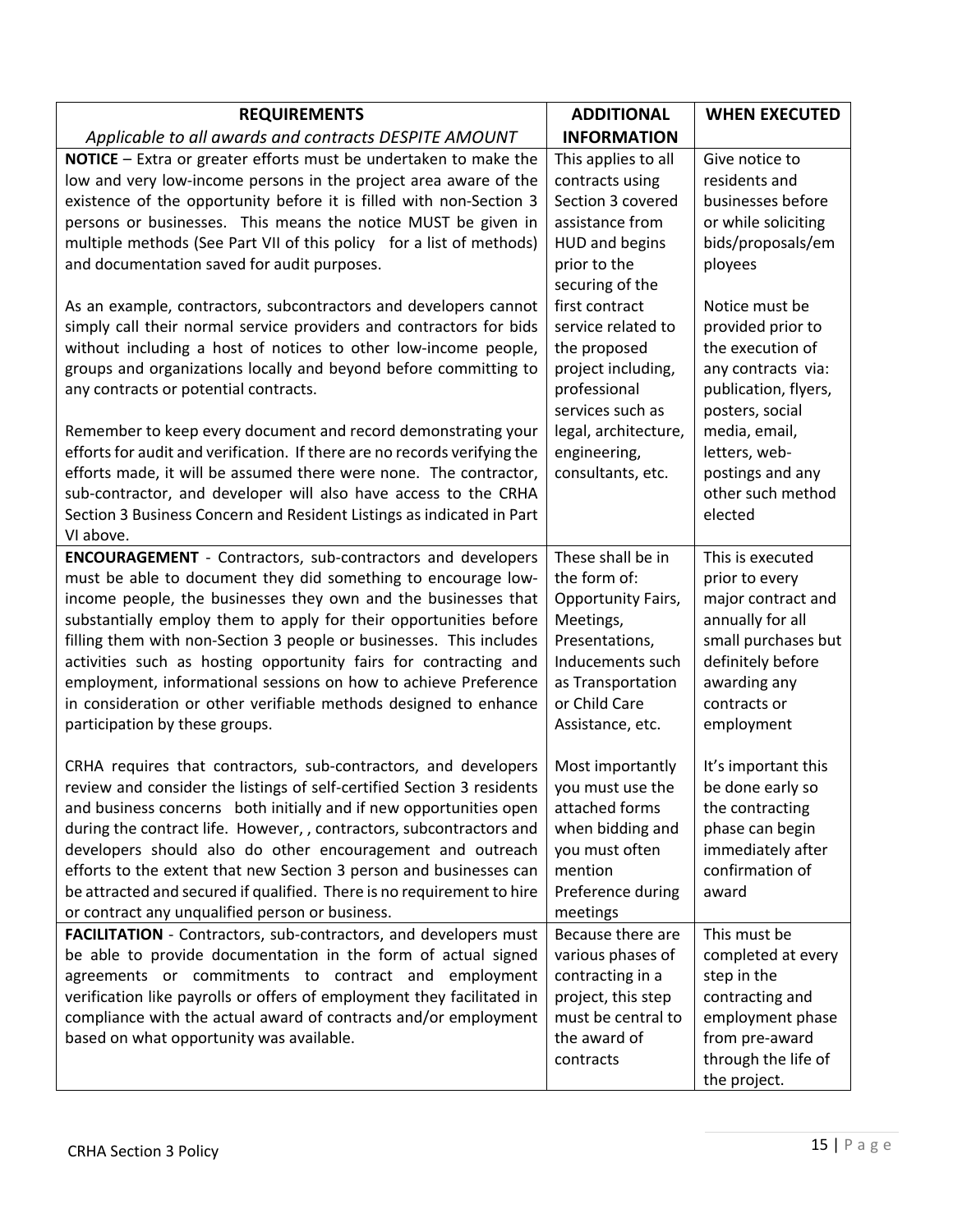#### Section 3 Form **#1: SECTION 3 CLAUSE ACKNOWLEDGEMENT**

#### **Economic Opportunities for Low- and Very Low-Income Persons (Section 3, HUD Act of 1968; 24 CFR 135)**

(a) The work to be performed under this contract is subject to the requirements of section 3 of the Housing and Urban Development Act of 1968, as amended, 12 U.S.C. 1701u (section 3). The purpose of section 3 is to ensure that employment and other economic opportunities generated by HUD assistance or HUD-assisted projects covered by section 3, shall, to the greatest extent feasible, be directed to low- and very low-income persons, particularly persons who are recipients of HUD assistance for housing.

(b) The parties to this contract agree to comply with HUD's regulations in 24 CFR Part 135, which implement section 3. As evidenced by their execution of this contract, the parties to this contract certify that they are under no contractual or other impediment that would prevent them from complying with the Part 135 regulations.

(c) The contractor agrees to send to each labor organization or representative of workers with which the contractor has a collective bargaining agreement or other understanding, if any, a notice advising the labor organization or workers' representative of the contractor's commitments under this section 3 clause, and will post copies of the notice in conspicuous places at the work site where both employees and applicants for training and employment positions can see the notice. The notice shall describe the section 3 preference, shall set forth minimum number and job titles subject to hire, availability of Section 3 apprenticeship and training positions, the qualifications for each; and the name and location of the person(s) taking applications for each of the positions; and the anticipated date the work shall begin.

(d) The contractor agrees to include this section 3 clause in every subcontract subject to compliance with regulations in 24 CFR Part 135, and agrees to take appropriate action, as provided in an applicable provision of the subcontract or in this section 3 clause, upon a finding that the subcontractor is in violation of the regulations in 24 CFR Part 135. The contractor will not subcontract with any subcontractor where the contractor has notice or knowledge that the subcontractor has been found in violation of the regulations in 24 CFR Part 135.

(e) The contractor will certify that any vacant employment positions, including training positions, that are filled (1) after the contractor is selected but before the contract is executed, and (2) with persons other than those to whom the regulations of 24 CFR Part 135 require employment opportunities to be directed, were not filled to circumvent the contractor's obligations under 24 CFR Part 135.

(f) Noncompliance with HUD's regulations in 24 CFR Part 135 may result in sanctions, termination of this contract for default, and debarment or suspension from future HUD assisted contracts.

I have read and understand these requirements of this Section 3 funded project:

| <b>Business Name:</b>    |  |      |  |
|--------------------------|--|------|--|
| <b>Business Address:</b> |  |      |  |
| Print Name:              |  |      |  |
|                          |  |      |  |
| Signature                |  | Date |  |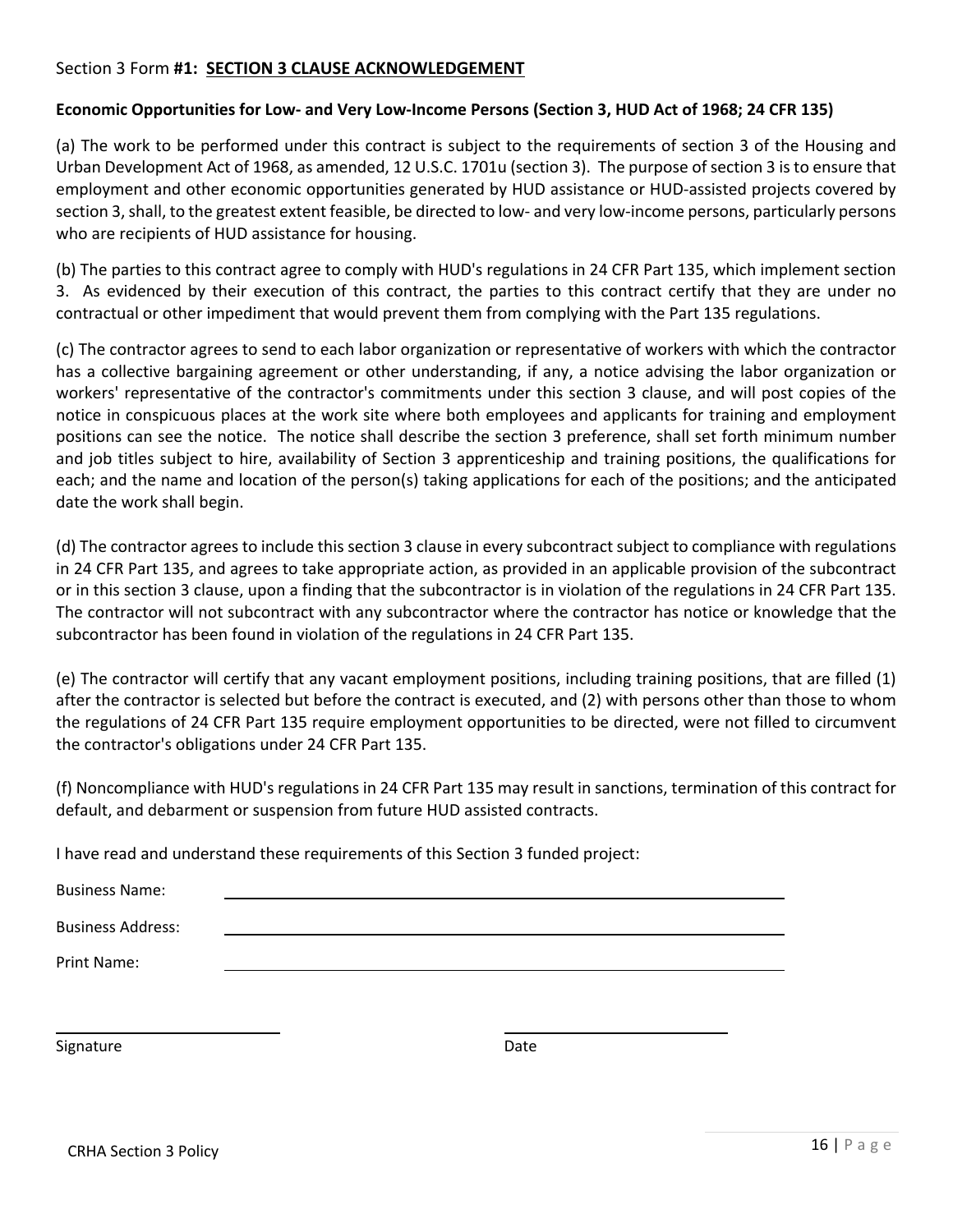#### Section 3 Form **#2: SECTION 3 BUSINESS CONCERN SELF-CERTIFICATION FORM**

| Please return this form to the following address:                                                                                               | The CRHA's Section 3 Self-Certification                                                                                |
|-------------------------------------------------------------------------------------------------------------------------------------------------|------------------------------------------------------------------------------------------------------------------------|
| John Sales, Executive Director<br><b>Charlottesville Redevelopment &amp; Housing Authority</b><br>500 1st St South<br>Charlottesville, VA 22902 | For assistance completing these forms, please<br>Email: salesj@cvillerha.com<br>Phone: 434.326.4748  Fax: 434.971.4797 |

- **Section 3 Business Criteria:** Your business is eligible for Section 3 Business Certification if it meets any one of the following criteria. Please note that the definition of Section 3 qualified person is on Section 3 Form #3, "Section 3 Resident Self-Certification Form."
	- 1. Fifty-one percent or more of your business is owned by a Section 3 resident or residents.
	- 2. Thirty percent or more of your permanent, full-time employees are Section 3 residents.
	- $\vert \ \vert$  3. You can provide evidence of a commitment to subcontract in excess of 25 percent of the amount of all subcontracts to Section 3 businesses: (a) that are fifty-one percent or more owned by public housing residents or (b) that has thirty percent or more of their permanent, full-time employees as public housing residents.
- **Section 3 Business Certification Statement:** I hereby certify to the U.S. Department of Housing and Urban Development (HUD) and to the Charlottesville Redevelopment and Housing Authority that all of the information on this form is true and correct. I understand that it is my responsibility to conduct any due diligence necessary to make this certification and to maintain documentation establishing my Section 3 Business concern status. I also understand that failure to complete this form completely and accurately may result in debarment or other administrative remedies available to HUD, and criminal or civil penalties under federal, state, and local laws.

My business is a Section 3 business in accordance with the standard checked above under Section 3 Business Criteria.

My business is not a Section 3 business.

| Signature:                                           |                                            | Date Signed: |
|------------------------------------------------------|--------------------------------------------|--------------|
| Name:                                                | Title:                                     |              |
| <b>Company Name</b>                                  | Email:                                     |              |
| Address                                              |                                            |              |
| <b>Telephone Number</b>                              |                                            |              |
| Type of Business: (Check One):<br>$\Box$ Corporation | $\Box$ Partnership<br>□Sole Proprietorship | $\Box$ Other |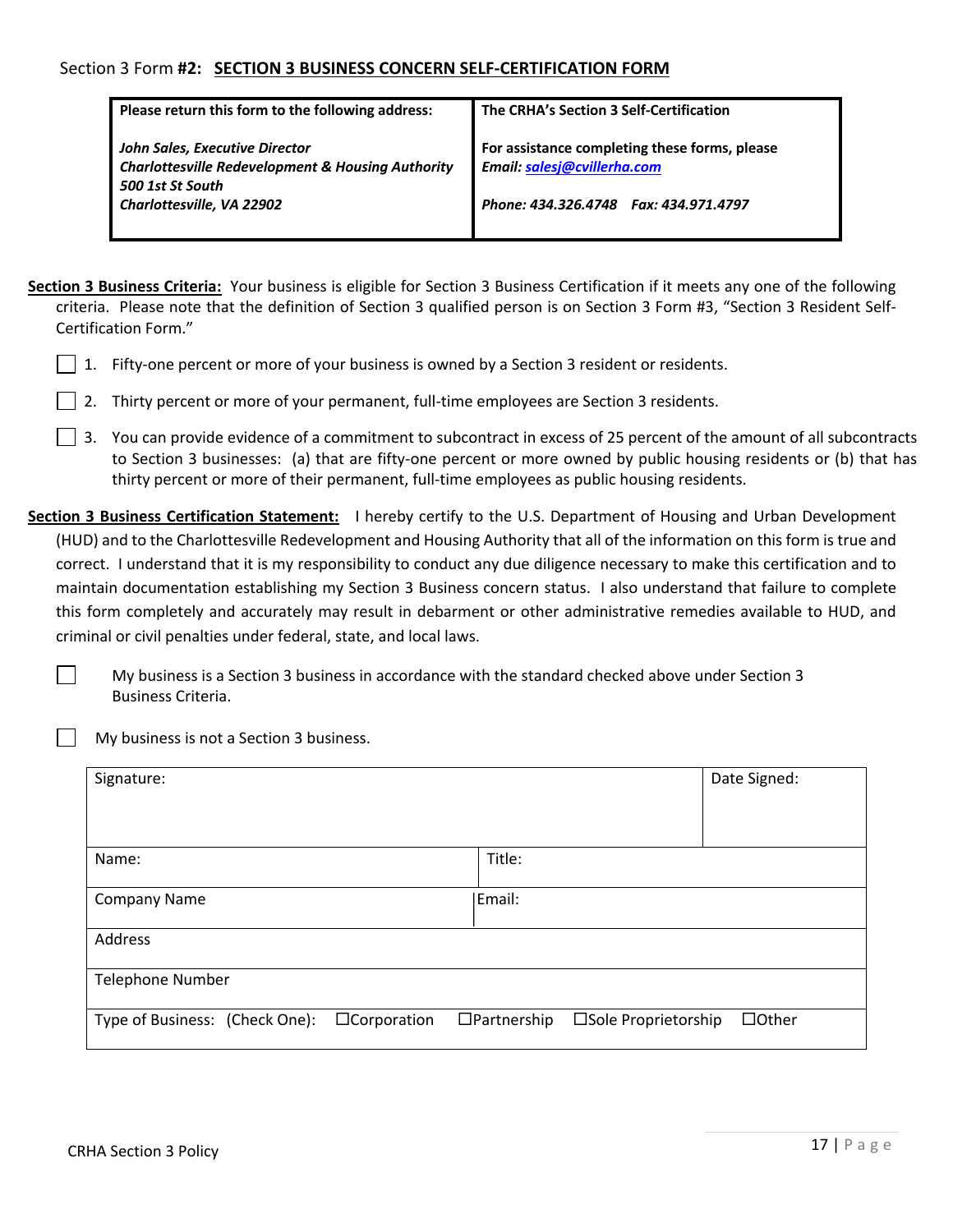#### Section 3 Form **#3: CONTRACTOR SECTION 3 ASSURANCE OF COMPLIANCE AND ACTION PLAN (p. 1/7)**

**PART I-- Purpose**: To ensure that regulations promulgated under 24 CFR Part 135 "Economic Opportunities for Low- and Very Low-Income Persons" is met, CRHA has developed and approved a Section 3 Policy. Information on specific compliance with Section 3 is found in CRHA's Section 3 Policy, or in the regulations at 24 CFR Part 135.

This form, along with all related required documents included shall serve as the 'assurance of compliance" certification and action plan as required in the bid documents, supplemental general conditions, and required forms for the contract for any HUD work funded by CRHA.

| Name of Business:             |  |  |
|-------------------------------|--|--|
| <b>Business Address:</b>      |  |  |
| Contract Name/Solicitation #: |  |  |
|                               |  |  |

Total amount of Bid:

#### **PART II: PRIOR COMPLIANCE CERTIFICATION**

I am certifying that my business has complied with the HUD Section 3 regulations in its past HUD contracts/purchase orders.

Print Name Date

\_\_\_\_\_\_\_\_\_\_\_\_\_\_\_\_\_\_\_\_\_\_\_\_\_\_\_\_\_\_ \_\_\_\_\_\_\_\_\_\_\_\_\_\_\_\_\_\_\_\_\_ \_\_\_\_\_\_\_\_\_\_\_\_\_\_\_

#### **PART III: IS SECTION 3 TRIGGERED BY THIS CONTRACT?**

#### **IF CONTRACTOR DOES NOT ANTICIPATE TRIGGERING THE SECTION 3 REGULATIONS, YOU MUST INITIAL BOTH BOXES BELOW:**

 $\Box$  I do not anticipate hiring any new permanent, temporary, or seasonal employees on this contract.

I do not anticipate subcontracting any portion of the work on this contract.

If you checked both boxes, do NOT check any other boxes or select any other options on this form! Skip to the attestation and notarized signature on the final page of Section 3 Form #3.

**IMPORTANT:** IF THIS CHANGES AT ANY POINT DURING YOUR CONTRACT, YOU MUST IMMEDIATELY CONTACT YOUR CRHA CONTRACT ADMINISTRATOR OR JOHN SALES, EXECUTIVE DIRECTOR at: *Phone: 434.326.4748, Fax: 434.971.4797 or* Email: salesj@cvillerha.com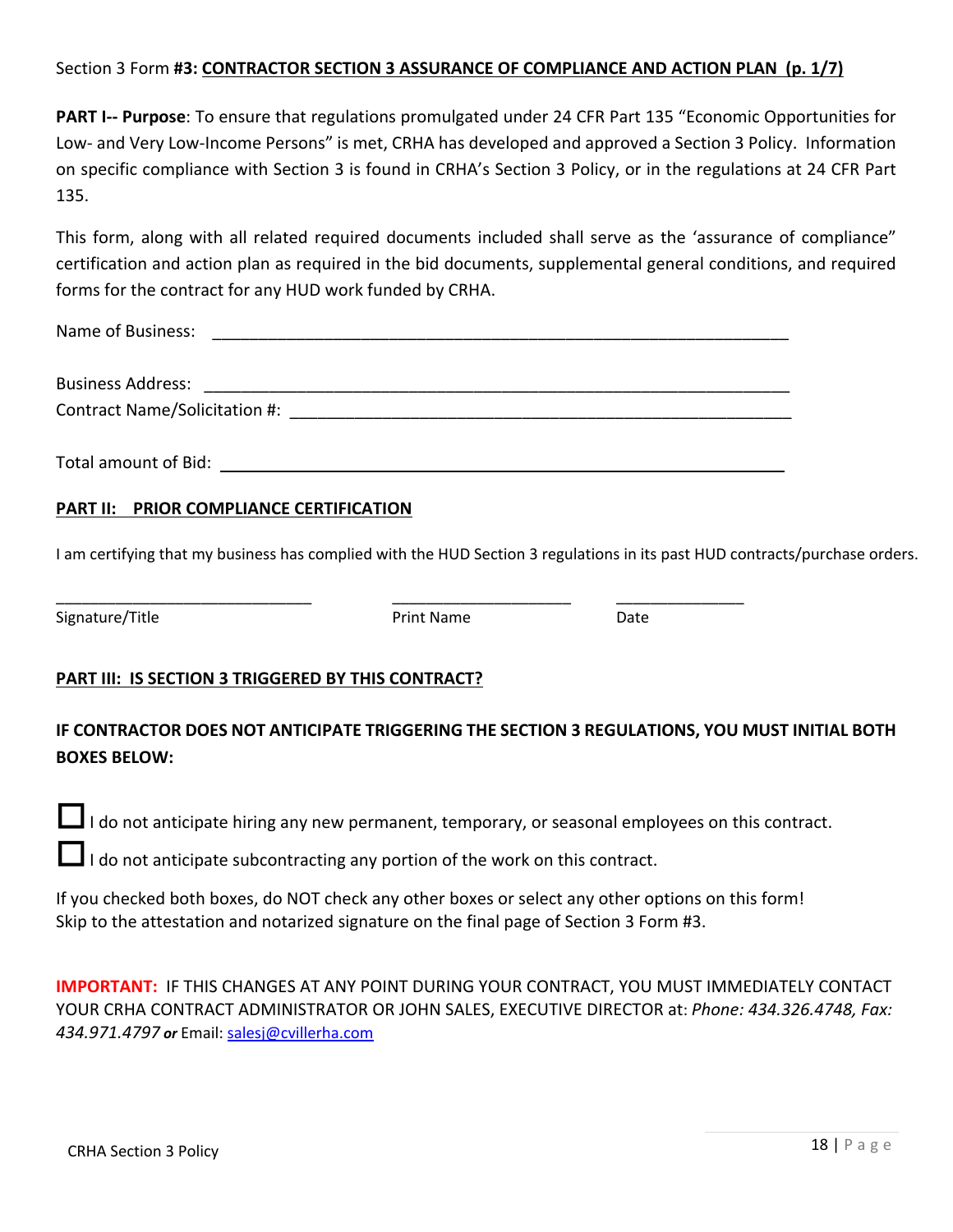#### Section 3 Form **#3: CONTRACTOR SECTION 3 ASSURANCE OF COMPLIANCE AND ACTION PLAN (p. 2/7)**

#### **PART IV: CONTRACTING/SUBCONTRACTING NEEDS:**

If you plan to subcontract, please list the proposed subcontractors and amounts below. Attach a Section 3 Business Concern Self-Certification form for each Section 3 Business identified.

| <b>Sub-contractor Name</b> | Work to be performed<br>(Building trade or Other<br>type of work) | <b>Section 3</b><br><b>Business?</b><br>Yes/No | <b>Contract</b><br>Amount | % of<br><b>Total</b><br><b>Contract</b> | M/W/DBE? |
|----------------------------|-------------------------------------------------------------------|------------------------------------------------|---------------------------|-----------------------------------------|----------|
|                            |                                                                   |                                                |                           |                                         |          |
|                            |                                                                   |                                                |                           |                                         |          |
|                            |                                                                   |                                                |                           |                                         |          |
|                            |                                                                   |                                                |                           |                                         |          |
|                            |                                                                   |                                                |                           |                                         |          |
|                            |                                                                   |                                                |                           |                                         |          |
|                            |                                                                   |                                                |                           |                                         |          |
|                            |                                                                   |                                                |                           |                                         |          |
|                            |                                                                   |                                                |                           |                                         |          |
|                            |                                                                   |                                                |                           |                                         |          |

*Use an additional sheet if required*

| Total amount to be sub-contracted to Section 3 Business Concerns: |  |  |
|-------------------------------------------------------------------|--|--|
|-------------------------------------------------------------------|--|--|

#### **Percentage of total dollar value of bid/contract:**

**IMPORTANT:** Should the scope of work or needs of the contractor change, the contractor shall, to the greatest extent feasible, assure that subcontracts be awarded to Section 3 business concerns and shall immediately contact your CRHA contract contact.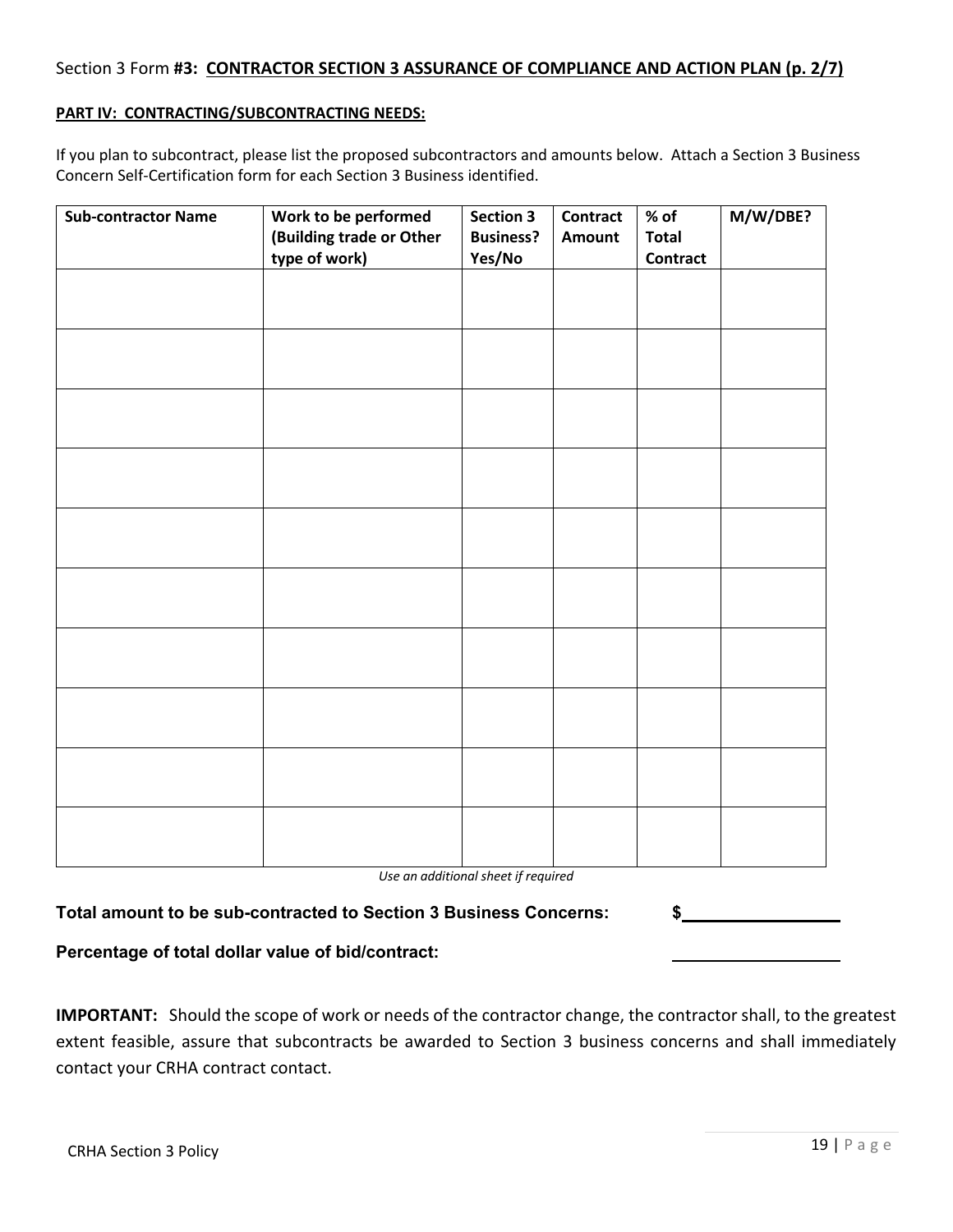#### **PART V: WORKFORCE NEEDS AND HIRING PLAN**

**Preliminary Statement for Workforce Needs**: CRHA intends to meet Section 3 compliance at the highest level and it is our intent to identify any short-term and long-term employment or contracting opportunities for qualified Section 3 persons and business concerns during the course of your contract funded by CRHA via its contractors. Please list the status of all planned employment position and opportunities for this contract. **Preference for all opportunities must be given to low- and very low-income residents if they qualify. If awarded a contract, you are required to provide a list of your aggregate workforce on this project. Any changes to that workforce during the project will constitute new hires. You are hereby notified that you must notify CRHA or contractor (respectively) overseeing your contract of any new hire opportunities that arise during the life of your contract.** *Anticipated workforce list may be provided on a separate sheet or in a different format.*

| 1. List Job Title/Trade | 2. Total # of<br><b>Employees Needed</b><br>to complete Scope of<br>Work by Job Title | 3. Total #<br>from<br>Current<br><b>Staff</b> | 4, Of the total # in<br>column (3), how many<br>are Section 3 Hires within<br>the past 5 years? | <b>Total # of New</b><br><b>Hires Needed</b><br>(Column 2-<br>Column 3) | Total # of Hires<br>expected to be<br>Section 3<br><b>Residents</b> |
|-------------------------|---------------------------------------------------------------------------------------|-----------------------------------------------|-------------------------------------------------------------------------------------------------|-------------------------------------------------------------------------|---------------------------------------------------------------------|
|                         |                                                                                       |                                               |                                                                                                 |                                                                         |                                                                     |
|                         |                                                                                       |                                               |                                                                                                 |                                                                         |                                                                     |
|                         |                                                                                       |                                               |                                                                                                 |                                                                         |                                                                     |
|                         |                                                                                       |                                               |                                                                                                 |                                                                         |                                                                     |
|                         |                                                                                       |                                               |                                                                                                 |                                                                         |                                                                     |
|                         |                                                                                       |                                               |                                                                                                 |                                                                         |                                                                     |
|                         |                                                                                       |                                               |                                                                                                 |                                                                         |                                                                     |
|                         |                                                                                       |                                               |                                                                                                 |                                                                         |                                                                     |
|                         |                                                                                       |                                               |                                                                                                 |                                                                         |                                                                     |
|                         |                                                                                       |                                               |                                                                                                 |                                                                         |                                                                     |
|                         |                                                                                       |                                               |                                                                                                 |                                                                         |                                                                     |
|                         |                                                                                       |                                               |                                                                                                 |                                                                         |                                                                     |
|                         |                                                                                       |                                               |                                                                                                 |                                                                         |                                                                     |
|                         |                                                                                       |                                               |                                                                                                 |                                                                         |                                                                     |
|                         |                                                                                       |                                               |                                                                                                 |                                                                         |                                                                     |
|                         |                                                                                       |                                               |                                                                                                 |                                                                         |                                                                     |
| <b>TOTALS</b>           |                                                                                       |                                               |                                                                                                 |                                                                         |                                                                     |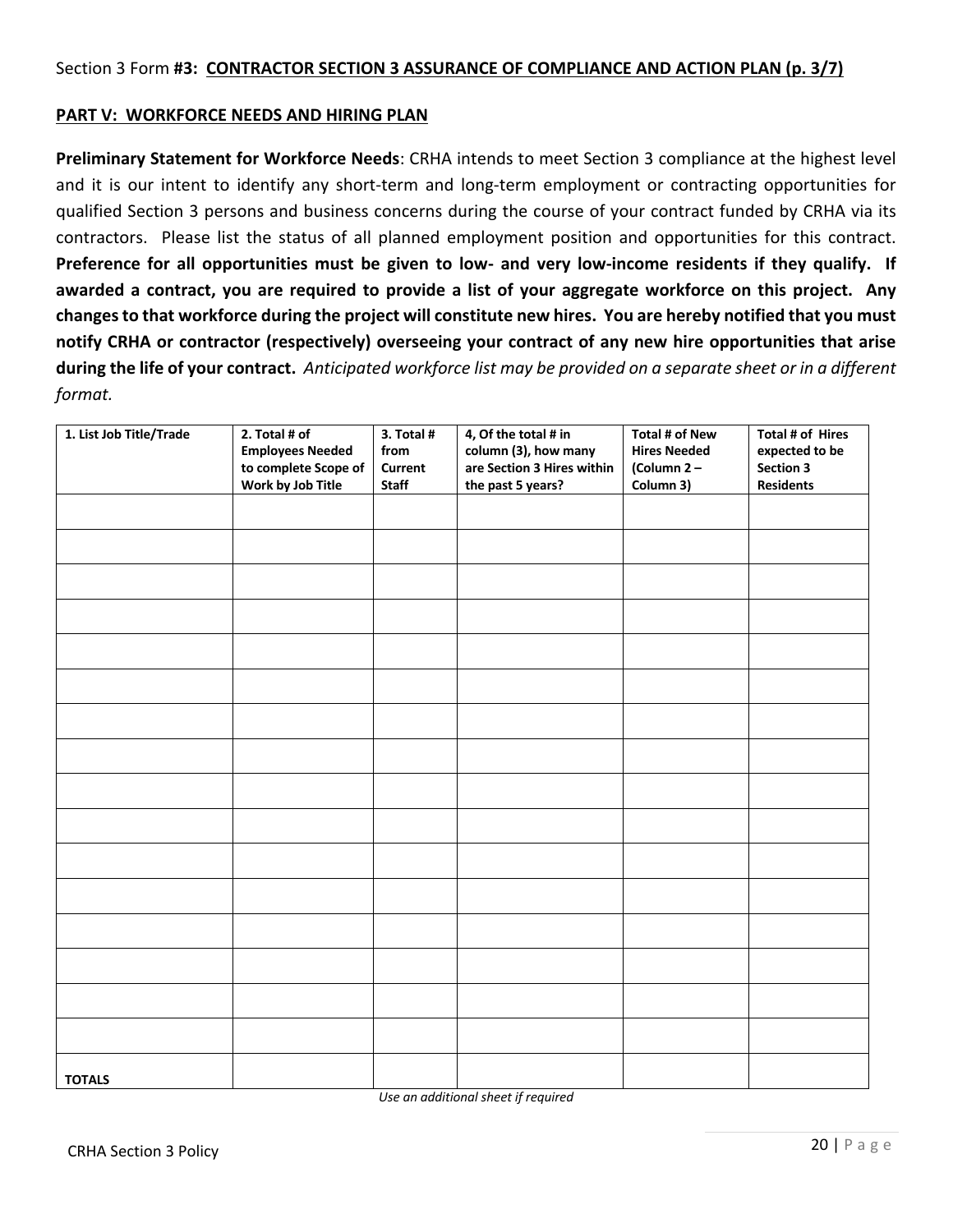#### Section 3 Form **#3: CONTRACTOR SECTION 3 ASSURANCE OF COMPLIANCE AND ACTION PLAN (p. 4/7)**

#### **PART VI. OTHER REQUIREMENTS**

#### Outreach Plan:

Check all methods you will employ to hire Section 3 residents. Posting the position in community sources that are generally available to low-income residents and the general public is a standard requirement. Check at least three (3) other methods you will employ:

- $\Box$  The local community newspaper(s)
- $\Box$  The most widely distributed newspaper
- $\Box$  CRHA website
- $\Box$  CRHA properties management offices in a conspicuous location
- $\square$  Homeless service agencies
- $\square$  Local HUD-supported housing communities
- $\square$  Local Workforce Board
- $\Box$  Other locations as approved by CRHA
- $\square$  Email blast residents on the CRHA Section 3 Resident List
- $\square$  Post notices on social media controlled by CRHA

#### **Documentation of "To the Greatest Extent Feasible":**

The contractor will work with CRHA Section 3 Coordinator and other designated staff to notify residents of any opportunities afforded under the contract. The contractor will collaborate with CRHA by giving preference of any employment opportunities to the Section 3 persons or business concerns.

The contractor and subcontractor(s) shall recruit or attempt to recruit from CRHA's Section 3 area, based on the priority order in CRHA's Section 3 Plan, the necessary number of low-income and very low-income residents through documentation of their efforts and of any impediments to comply. CRHA's contractors and subcontractors shall:

- 1. Maintain a list of all low-income area residents who have applied, either on their own or by referral from any other sources, and employ such persons if otherwise qualified and if a vacancy exists.
- 2. Review and consider the Section 3 Resident List provided by CRHA prior to making new hires. If those hired are not Section 3 residents, or are in a lower preference category, the Contractor must explain in writing the qualifications that those on Section 3 Resident List lacked, or other reason for non-hire (e.g., job offer declined).
- 3. Provide evidence that the contractor has not filled vacant employment positions in its workforce immediately prior to undertaking work in order to circumvent Section 3 regulations.

Review and determine if low-income and very low-income residents meet minimum hiring qualifications. Applicants meeting such minimum qualifications, but not hired due to lack of job openings or for other operations reasons, will be placed on a priority-hiring list and offered positions upon the occurrence of the first available appropriate job opening.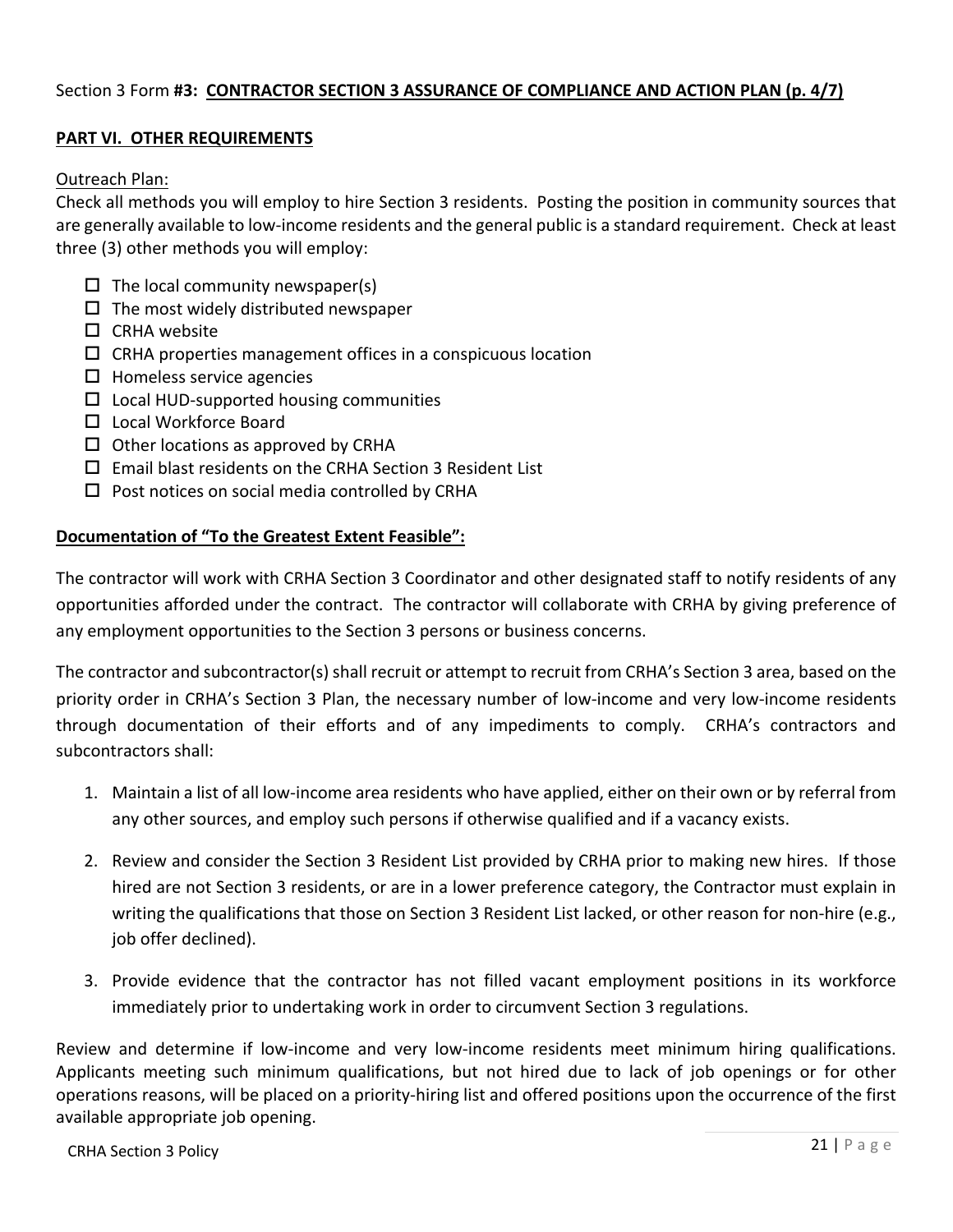#### Section 3 Form **#3: CONTRACTOR SECTION 3 ASSURANCE OF COMPLIANCE AND ACTION PLAN (p. 5/7)**

#### **Recordkeeping:**

The contractor shall maintain on file all records related to employment and job training of low-income and very low-income residents or other such records, advertisements, legal notices, brochures, flyers, publications, assurances of compliance from subcontractors, etc., in connection with this contract. If there is a report that is needed as part of the submission, you agree to provide it timely. The contractor shall, upon request, provide such records or copies of records to CRHA, its staff, or agents.

#### **Reports:**

The contractor shall provide reports as required in connection with the contractor specifications. All certified and regular payrolls shall clearly detail which employees qualify under Section 3.

#### **Certification:**

The contractor will certify that any vacant employment positions, including training positions filled…

- (1) After the contractor is selected but before the contract is executed; and
- (2) With persons other than Section 3 residents

…were not filled to circumvent the subcontractor's obligations under 24 CFR Part 135.

#### **Other Economic Opportunities:**

If a contractor has demonstrated that it has no need or plans to subcontract or hire, or that can demonstrate that it has attempted, to the greatest extent feasible, to meet Section 3 hiring and contracting goals but cannot, may provide other economic opportunities to Section 3 residents and business concerns as described in the CRHA Section 3 Policy. These opportunities must be described in a written plan on how the contractor will offer other economic opportunities. A contractor that has a need to hire or sub-contract may not use other economic opportunities as a substitute to attempt to meet hiring or contracting goals; the contractor must still demonstrate how it attempted to the greatest extent feasible, to meet the goals.

#### **Grievance and Compliance:**

The contractor or sub-contractor hereby acknowledges that they understand that any low-income and very lowincome resident of the project area, for him/her or as representatives of persons similarly situated, seeking employment or job training opportunities in the project area, or any eligible business concerns seeking contract opportunities may file a grievance if efforts to the greatest extent feasible were not executed. The grievance must be filed with CRHA and if unsuccessful with HUD not later than one hundred eighty (180) calendar days from the date of the action (or omission) upon which the grievance is based.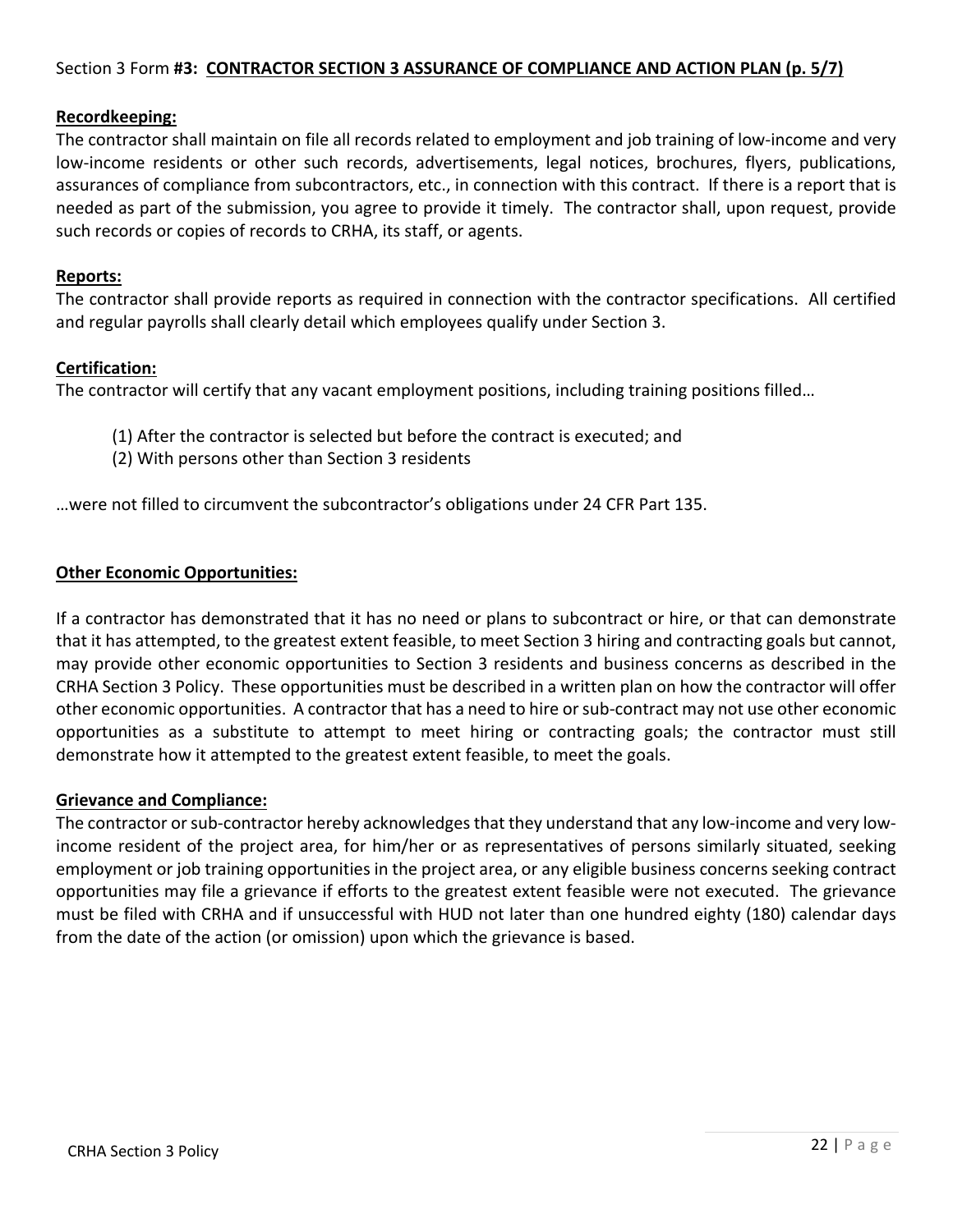#### Section 3 Form **#3: SECTION 3 CONTRACT COMPLIANCE CURE AND TERMINATION PROCESS (p. 6/7)**

This language is a component of contract compliance with the work contractors and sub-contractors including developers respond to in CRHA solicitations. The full requirements are provided in the Section 3 Clause found elsewhere in this package or in the HUD forms 5370-C.

All contractors claiming a Preference in contracting by meeting any of the three Preference requirements including a Resident Owned Business, hiring 30% of necessary employees and/or Sub-contracting at least 25% of total award to a Section 3 Business Concern shall maintain that status throughout the life of the contract. Failure to meet this requirement will result in penalties up to and including contract termination. Any contractor triggering the regulation by doing any hiring or contracting once they are awarded the contract through contract execution must comply with the Section 3 requirements by executing the efforts on their Certification and Action Plan in accordance with the CRHA Section 3 Action Plan.

CRHA shall execute these remedies to achieve compliance in this order:

- A. Based on the first observation or report of non-compliance with Section 3, the contractor will be sent an e-mail from CRHA notifying them of their non-compliance issue. The contractor will have until the next payroll or 14 calendar days, whichever is lesser to bring the contract into compliance.
- B. If at any time a contractor fails to bring the contract into compliance, CRHA must withhold all future payments until the contract is incompliance.
- C. The contractor shall have up to 15 business days from the most recent notice of non-compliance to meet compliance as a final cure period or justify in writing to CRHA why it cannot meet compliance. CRHA must render a response to the contractor within 10 business days of receipt of its letter of reason for non-compliance. If CRHA deems the cause to be unacceptable, at its option, CRHA can extend the cause period one time for up to 5 days to allow the contractor to identify and secure other compliance options, or
- D. If the contractor fails to take any corrective action to bring the contract into compliance within seven (7) business days from the most recent notice of non-compliance, or CRHA does not accept any of the contractor's corrective plans or justifications for non-compliance, CRHA must terminate the contract immediately. **All funds due to the contractor shall be held** and a financial workout of the agreement shall proceed within 24 hours of termination. The workout is to include a contract deduct equal to the total Section 3 contract violation of opportunities provided to non-Section 3 residents or business because they were not offered according to the contract and regulation award. All remaining funds can be paid out based on work satisfactorily completed per the agreement.

Any contractor claiming to meet Section 3 compliance by committing to hire residents, fund training itself **shall meet compliance within seven (7) calendar days of contract start** or CRHA shall halt all payments to the contractor and its sub-contractors related to the agreement and the actions listed in steps A-D in this section shall apply.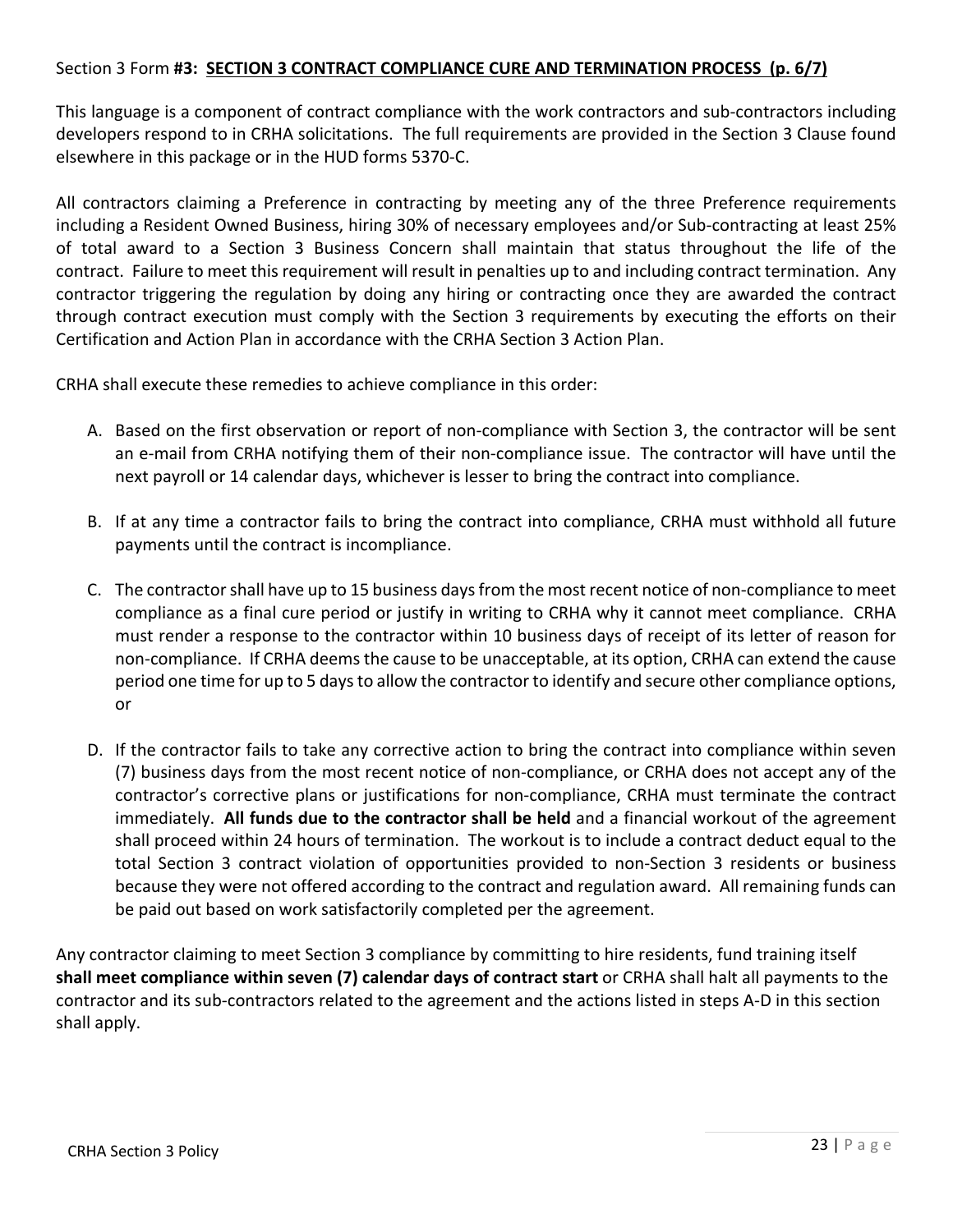#### Section 3 Form **#3: CONTRACTOR SECTION 3 ASSURANCE OF COMPLIANCE AND ACTION PLAN (p. 7/7)**

#### **ATTESTATION:**

I attest that the above information is true and correct and that by signing below, the Contractor hereby agrees to comply with Section 3 requirements.

| Signature                                                                                                                                                              |                        | Date                                                             |            |
|------------------------------------------------------------------------------------------------------------------------------------------------------------------------|------------------------|------------------------------------------------------------------|------------|
|                                                                                                                                                                        | <b>NOTARY REQUIRED</b> |                                                                  |            |
| STATE:                                                                                                                                                                 | COUNTY:                |                                                                  |            |
| I, the undersigned a Notary Public in and for said authority and in said State, hereby certify that,                                                                   |                        |                                                                  | (Title) of |
| Company) is signed to the foregoing conveyance and who is known to (Company) is signed to the foregoing conveyance and who is known to                                 |                        |                                                                  |            |
| me, acknowledged before me on this day, that, being informed of the contents of the foregoing conveyance,                                                              |                        |                                                                  |            |
| he/she, in his/her capability as ___________________(Officer Title), and with full authority, executed the same<br>voluntarily for and as the act of said corporation. |                        |                                                                  |            |
| Given under my hand and official seal, this the ______ day of ________, 20___.                                                                                         |                        |                                                                  |            |
|                                                                                                                                                                        |                        | My Commission Expires: __________________________________ {SEAL} |            |
| <b>Notary Public</b>                                                                                                                                                   |                        |                                                                  |            |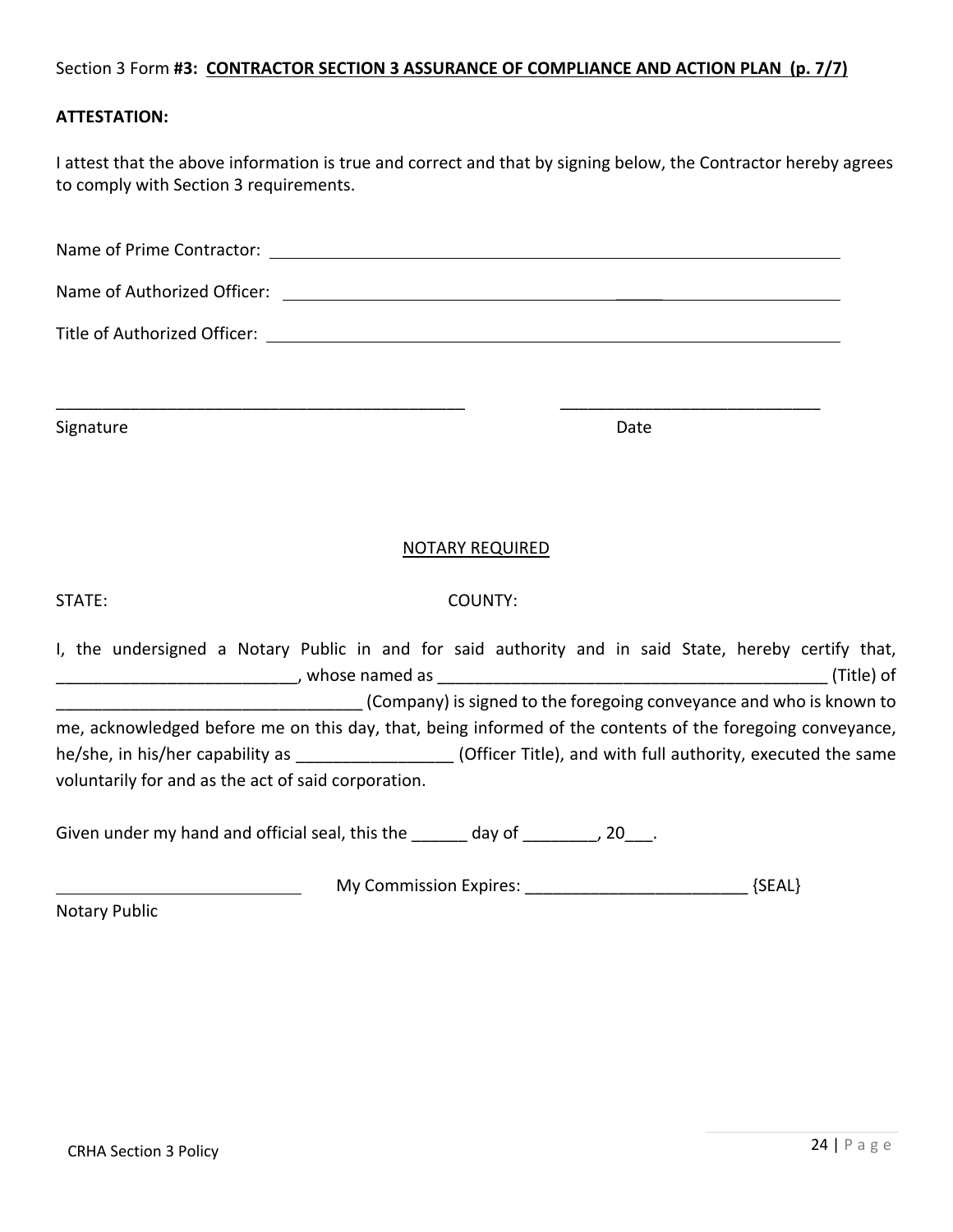#### SECTION 3 RESIDENT SELF-CERTIFICATION FORM

The purpose of this form is to comply with Section 3 of the HUD Act of 1968 certification requirements.

|  | <b>Printed Name of Individual:</b> |  |
|--|------------------------------------|--|
|  |                                    |  |

#### **My home address is (must be a street address and NOT a P.O. Box number)**:

| <b>Street Address</b> | <b>Apt Number</b> | City                  | <b>State</b> | Zip |
|-----------------------|-------------------|-----------------------|--------------|-----|
| Phone #:              |                   | <b>Email Address:</b> |              |     |

I certify that I am a legal resident of the United States and meet the income eligibility and federal guidelines for a Section 3 Resident below:

#### **To qualify as a Section 3 Resident, you must meet one of the following standards:**

- 1. Be a public housing resident or a Housing Choice Voucher program participant (Section 8 rent assistance or CSRAP) managed by CRHA; OR
- 2. Be a low income or very low income person who resides in the Charlottesville Redevelopment and Housing Authority (CRHA) service area and whose total household income does not exceed the following amounts:

| <b>Family Size</b>  | 1 Person | Persons | Persons | Persons | ے<br>Persons | Persons | Persons | 8 Persons |
|---------------------|----------|---------|---------|---------|--------------|---------|---------|-----------|
| Household<br>Income | 47,800   | 54,600  | 61,450  | 68,250  | 73,750       | 79,200  | 84,650  | 90,100    |

(Check all that apply):

¨ I am a public housing resident (Name of housing development: \_\_\_\_ \_\_\_\_\_\_\_\_\_\_\_)

- ¨ I am a Section 8 rent assistance participant with CRHA (have a Housing Choice or CSRAP Voucher)
- ¨ I live in the service area of Charlottesville Redevelopment and Housing Authority

Total annual household income is \$\_\_\_\_\_\_\_\_\_\_\_\_\_ and there are a total of \_\_\_\_\_ people living in my household.

\_\_\_\_\_\_\_\_\_\_\_\_\_\_\_\_\_\_\_\_\_\_\_\_\_\_\_ \_\_\_\_\_\_ \_\_\_\_\_\_\_\_\_\_\_\_\_\_\_\_\_\_\_\_\_\_\_\_\_\_\_\_\_\_\_\_\_\_\_\_\_

I hereby certify to the U.S. Department of Housing and Urban Development (HUD) and to the Charlottesville Redevelopment and Housing Authority that all of the information on this form is true and correct. I attest under penalty of perjury that my total household income and household size is as shown above, and that proof of this information may be requested in the future. If found to be inaccurate, I understand that I may be disqualified as an applicant and/or a certified Section 3 individual which may be grounds for termination of training, employment, or contracts that resulted from this certification. I also understand that failure to complete this form completely and accurately may result in other administrative remedies available to HUD. Finally, I authorize the Charlottesville Redevelopment and Housing Authority to include my name on a list of Section 3 Residents seeking employment and to include my contact information so that contractors may contact me.

Signature **Date**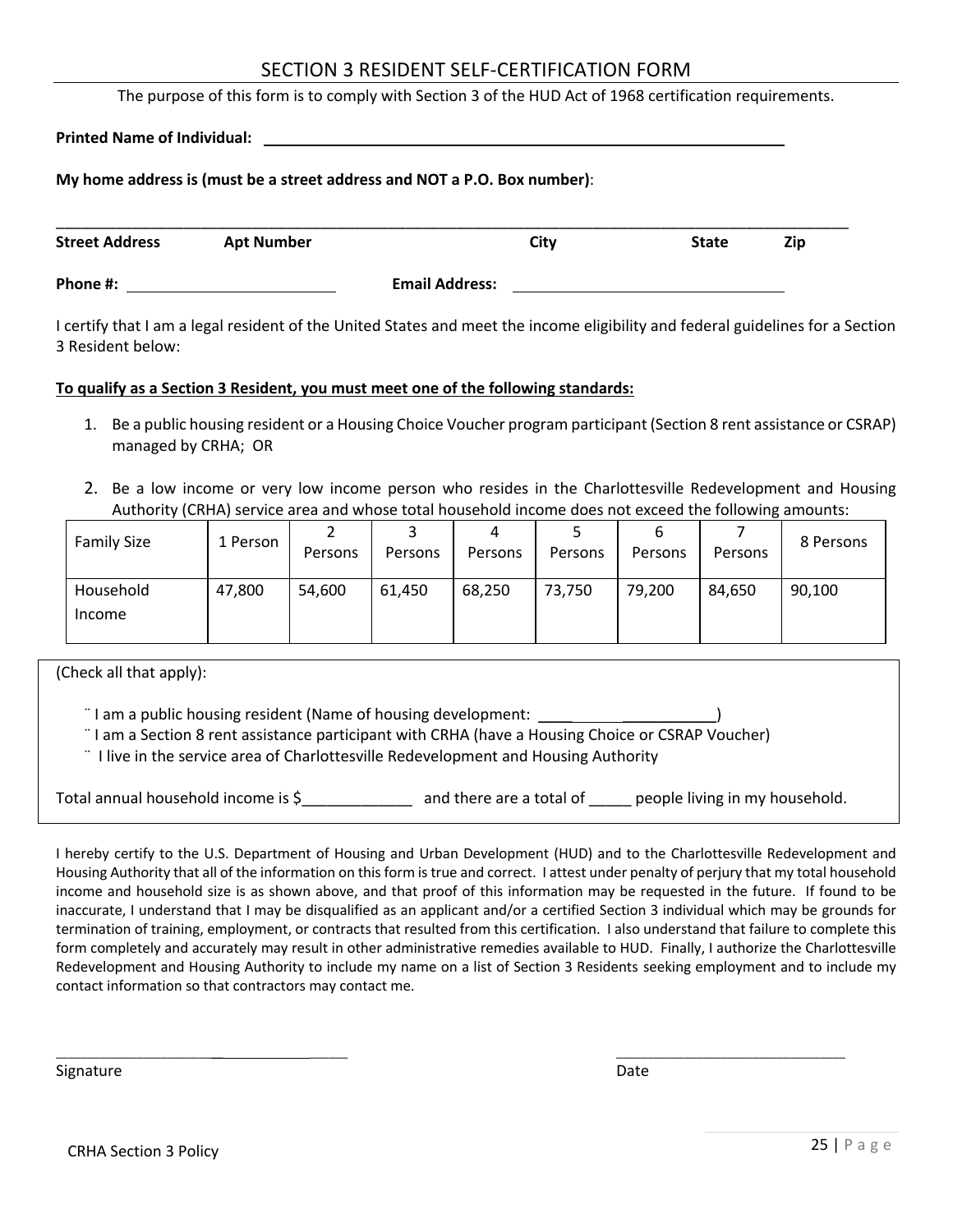# SECTION 3

## INTERNAL DEPARTMENTAL PROCEDURES

## FOR

# Charlottesville Redevelopment

 $\mathcal{R}_{\mathcal{L}}$ 

## Housing Authority

### 500 1st St South Charlottesville, VA 22902

NOTE: These procedures are specific to the implementation of the CRHA Section 3 regulation and this policy, and are not fully operating procedures for all departmental activities associated with CRHA day-to-day operations.

Procedures revised as of: September 27, 2021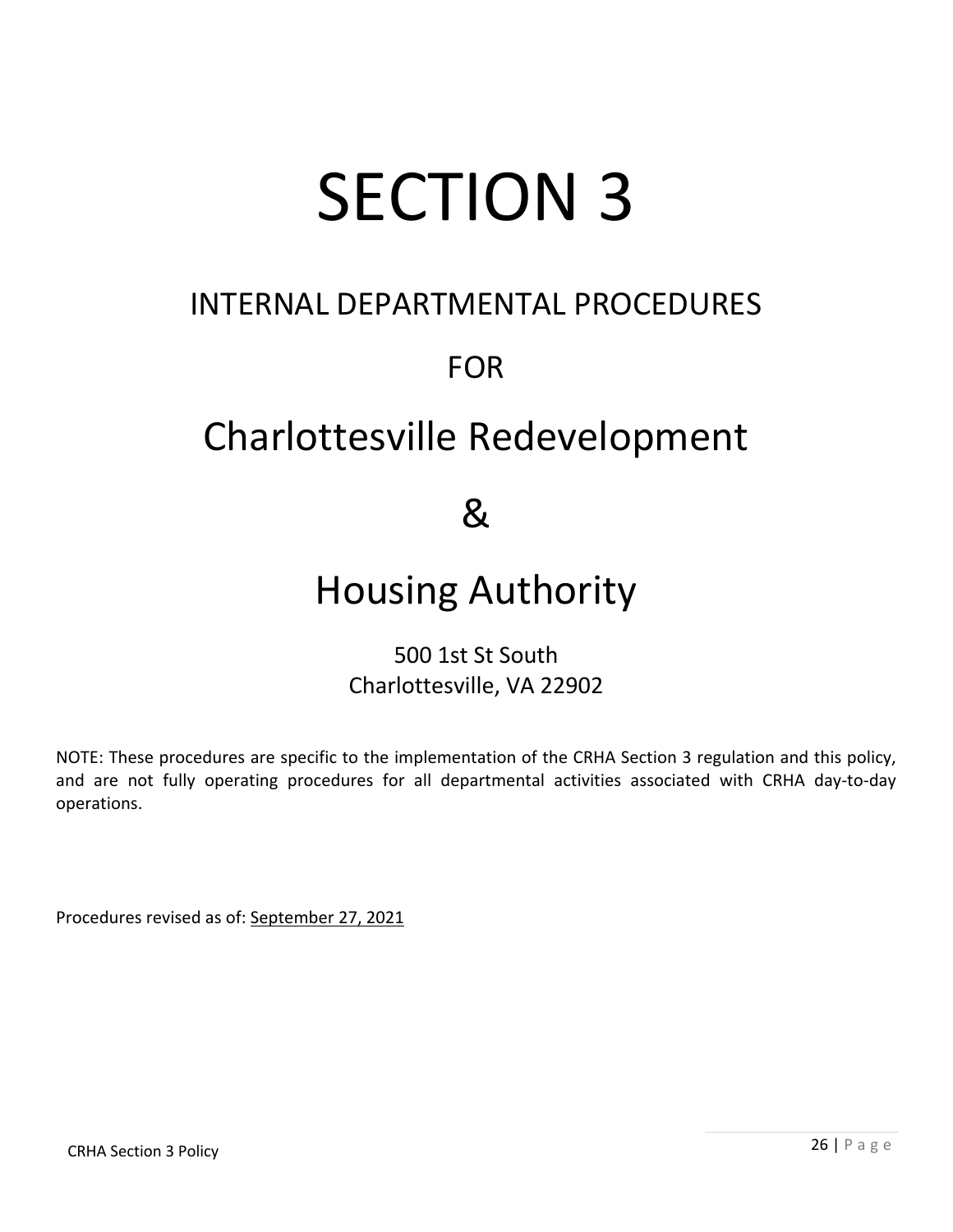#### **Procedure Title: Section 3**

This operating procedure is tied to the CRHA Section 3 Policy only and designed to achieve and maintain compliance with the HUD Act of 1968 revised 1992, 1994 and any compliance agreements in place upon its development and approval.

The procedures contained within are relative to the Section 3 daily operations in:

|                                                                          | <b>Page</b> |
|--------------------------------------------------------------------------|-------------|
| Section 1 – Internal Hiring                                              | 28          |
| Section 2 – Procurement and Contracting                                  | 30          |
| Section 3 – Section 3 Contract Compliance Cure and Termination Processes | 32          |

#### **SECTION 1** – INTERNAL HIRING

This procedure encompasses all employment types including full-time, part-time, long-term, short-term, temporary, and special assignments. In the process of seeking new employees for CRHA, the following procedures should be followed in an effort to ensure as many employment opportunities for Section 3 residents as possible.

The employment policy of the Charlottesville Redevelopment and Housing Authority (CRHA) is to hire the bestqualified applicants and extend equal employment opportunity practices to all qualified individuals. The company will not discriminate on the basis of race, color, religion, sex, national origin, veteran status, disability, age, sexual orientation, or any other characteristic protected from discrimination by applicable federal, state or local law.

CRHA complies with Section 3 of the Housing and Urban Development Act of 1968. To the greatest extent feasible, at least thirty-percent (30%) of the aggregate annual number of its internal new full-time hires will be public housing residents and other Section 3 eligible persons. CRHA seeks to provide current staff with growth opportunities as well and will allow for a one-week internal posting period before following the efforts listed below. See the CRHA Human Resource Policy for all of the hiring practices.

When CRHA department managers become aware of a new employment opportunity, CRHA will follow this process to fill that position:

**STEP 1:** The position opening must be reported to Human Resources immediately.

**STEP 2:** There should be a determination of whether the position will be refilled or not. If not, Human Resources should make a note to the file that the position will not be refilled.

**STEP 3:** If however, the position will be filled, the Human Resources department (and the hiring manager when applicable) shall review the current position description to ensure it is accurate to the actual job duties being performed by the most recent person in that job. If a review of the position description warrants any modifications to the job description, those updated responsibilities must be made and approved by the hiring manager, Human Resources and any other required persons in the decision-making chain before the position is posted internally and externally.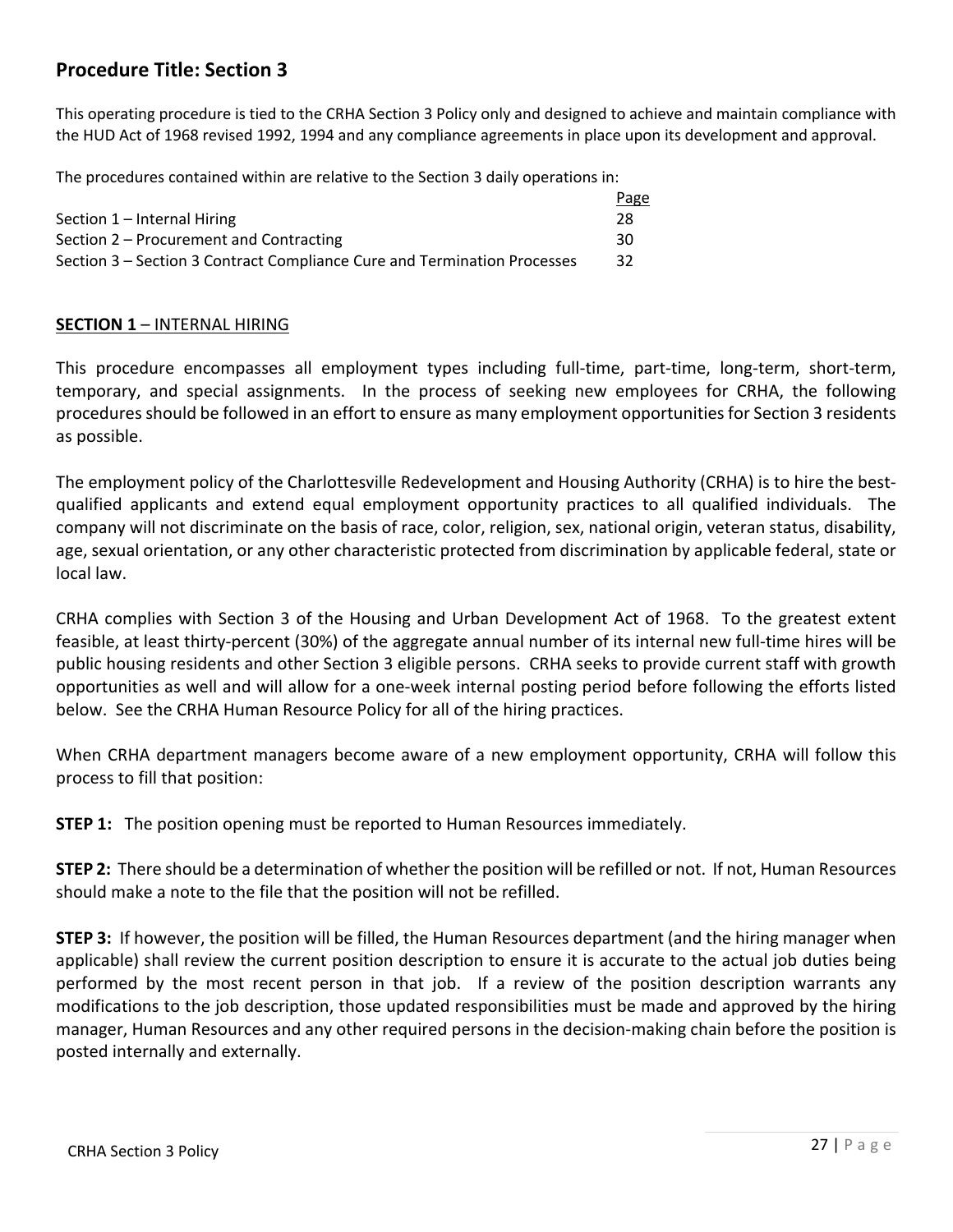**STEP 4:** Once the position description is completed and approved by all required persons, Human Resources shall post the position internally for seven (7) days through CRHA normal resources so all employees have access to the position in the same time period. This allows for internal promotional opportunities and should allow for any existing staff interested in applying for the position to be able to submit their interest timely.

**STEP 5:** Once the internal posting period has expired, a review of all applicants should be conducted by Human Resources and the hiring manager. Once all qualifications have been considered and the most qualified candidate has been determined, Human Resources should review the application to confirm if the employee self-certified as a Section 3 resident on the application or whatever process is used to apply for the position. If the employee self-certified themselves as a Section 3 resident, human resources shall confirm the qualifying information. If the most qualified existing employee meets the Section 3 resident requirements, CRHA shall offer the position to that qualified employee and not move forward with any further posting of that position. Section 3 compliance will have been achieved since a Section 3 resident was hired for the new opportunity.

**STEP 6:** If the best-qualified existing employee reviewed from the internal posting period does not meet Section 3 Preference but is best suited for the job, CRHA should offer the position to that person. Once the person accepts the position, the process from STEP 1 should begin again based on the position being vacated by the employee.

**STEP 7:** If no internal employee qualifies for the position or if in the judgment of Human Resources and the hiring manager they would like to review additional candidates, it should now be opened up for public consideration.

**STEP 8:** To ensure CRHA's residents receive the greatest notice of the opportunity, the position notice should be posted in the community sources that are generally available to low-income residents and the general public. It is required that at a minimum of three (3) of the listed sources will be exercised at least once prior to extending an offer of employment to anyone not covered by Section 3 requirements from the public:

- 1. The local community newspaper (even if in non-English language)
- 2. The most widely distributed newspaper
- 3. CRHA website
- 4. CRHA properties management offices in a conspicuous location
- 5. Homeless service agencies
- 6. Local HUD-supported housing communities
- 7. Local Workforce Investment Board and local job centers
- 8. Other locations as approved by CRHA
- 9. Email blast residents on the CRHA Section 3 Resident listing
- 10. Post notices on social media controlled by CRHA

**STEP 9**: When timing allows, place a notice of the position(s) in any newsletters, notices, or bulletins.

**STEP 10**: Be certain to list that the position is a **"**Section 3 covered position under the HUD Act of 1968 and that public housing residents and other low-income individuals are encouraged to apply" in all notices.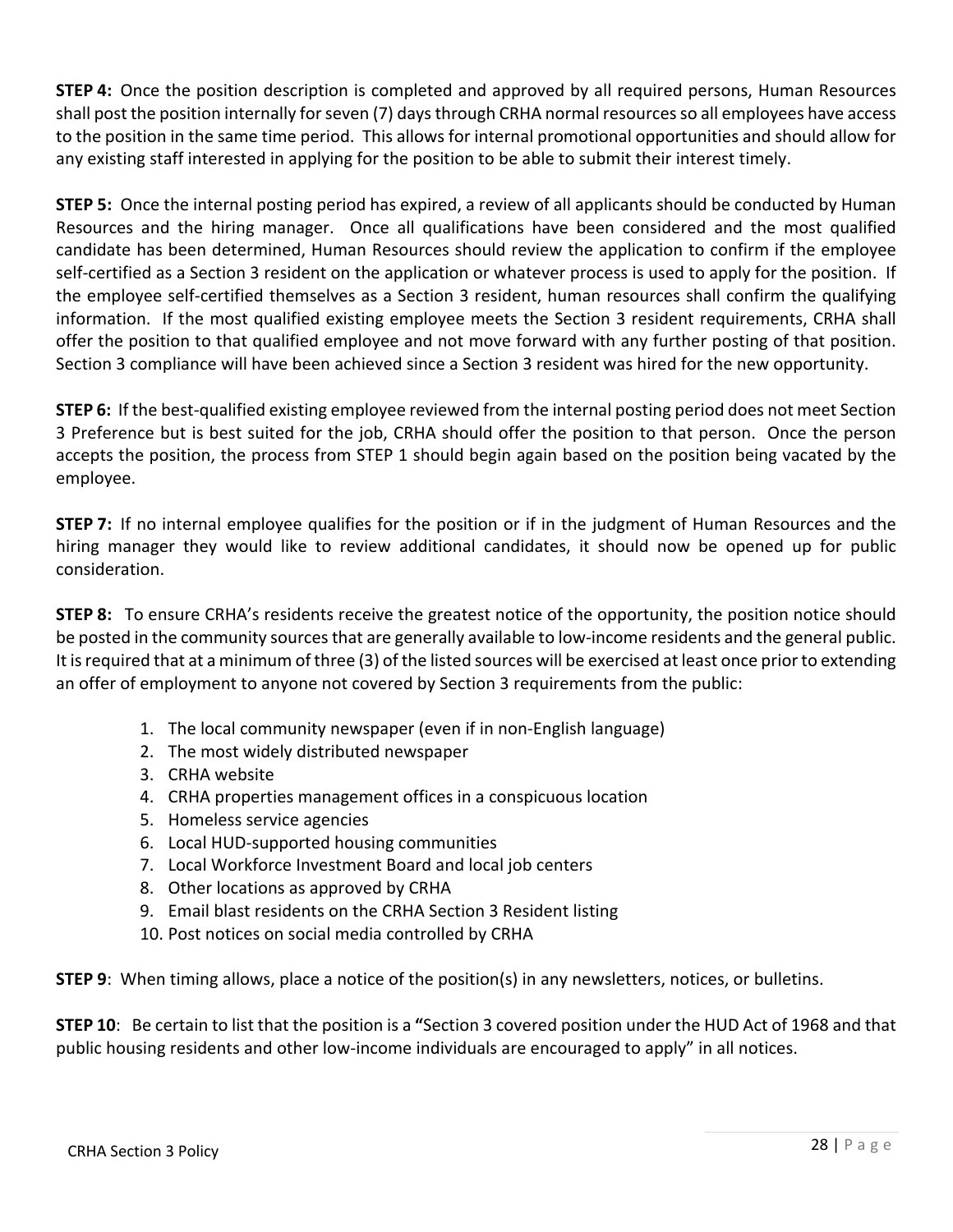**STEP 11:** The job application must include provisions to identify whether a candidate is entitled to Section 3 preferences.

**STEP 12:** In screening applications, all candidates that meet the qualifications for the position shall be reviewed. If a Section 3 resident is identified as a qualified candidate, all things being equal, preference for employment should be given to Section 3 residents based on the priority preference order described in the CRHA Section 3 Policy, in Section V (Section 3 Goals and Preferences).

**STEP 13:** If CRHA selecting officials select a job applicant who is not a Section 3 resident, or is in a lower Section 3 preference category than other applicants as defined in Section V (Section 3 Goals and Preferences) of the CRHA Section 3 Policy, there must be a written explanation for such a hiring decision.

**STEP 13:** As a means of compliance, CRHA may establish a contact relationship with any temporary employment agency or agencies as a prime contractor when properly procured. A requirement of the contract is that any person identified for placement by the temporary agency with CRHA must complete the Self Certification form (*Section 3 Form #4)* clarifying their qualifications as a Section 3 resident. Any person certifying as a qualified Section 3 resident must be given preference for any CRHA assignment based on the priority preference order described in the CRHA Section 3 Policy, in Section V (Section 3 Goals and Preferences) provided they meet all other position requirements.

#### **SECTION 2** – PROCUREMENT AND CONTRACTING

This policy on procurement procedures is relative only to Section 3 and is not designed to re-write the approved procurement policy for CRHA. **The general steps below regarding Section 3 apply to all Section 3 covered procurements by any CRHA staff, REGARDLESS of dollar amount.**

To encourage a greater pool of qualified Section 3 business concerns as well as Resident-Owned Businesses (ROBs) and to train all contractors on Section 3 provisions and requirements, CRHA will implement outreach and training efforts targeting the business community and potential Section 3 business concerns. As described in the policy, CRHA will also create or collaborate on a Section 3 business concern registry that will be available for CRHA and/or potential contractors to use to identify possible qualified Section 3 businesses.

**STEP 1**: During the development of any solicitation or work project that is a Section 3 covered procurement, there should be a determination by CRHA as to whether or not the work can be and/or should be limited to Resident Owned Businesses (ROB's) under the **24CFR Part 963.12 Alternative Procurement Method.** If so, than STEPs 2-8 should be followed with respect for **ROB's ONLY**. In the definition of ROB, "Owned and controlled" means a business (a) at least 51% owned and operated by a public housing resident; and (b) whose management and daily business operations are controlled by one or more such individuals. Whenever ROB status is sought, CRHA staff shall verify such status by requesting address and ownership verification of the 51% Owner/Operator rule as stated in the HUD Act of 1968. Use of the **Section 3 Form #2--"Section 3 Business Concern Self-Certification Form"** is an acceptable statement of address and business data, when presented along with all other required incorporation documents including any letter of issuance of a Federal Employer Identification Number (FEIN) and state Articles of Incorporation.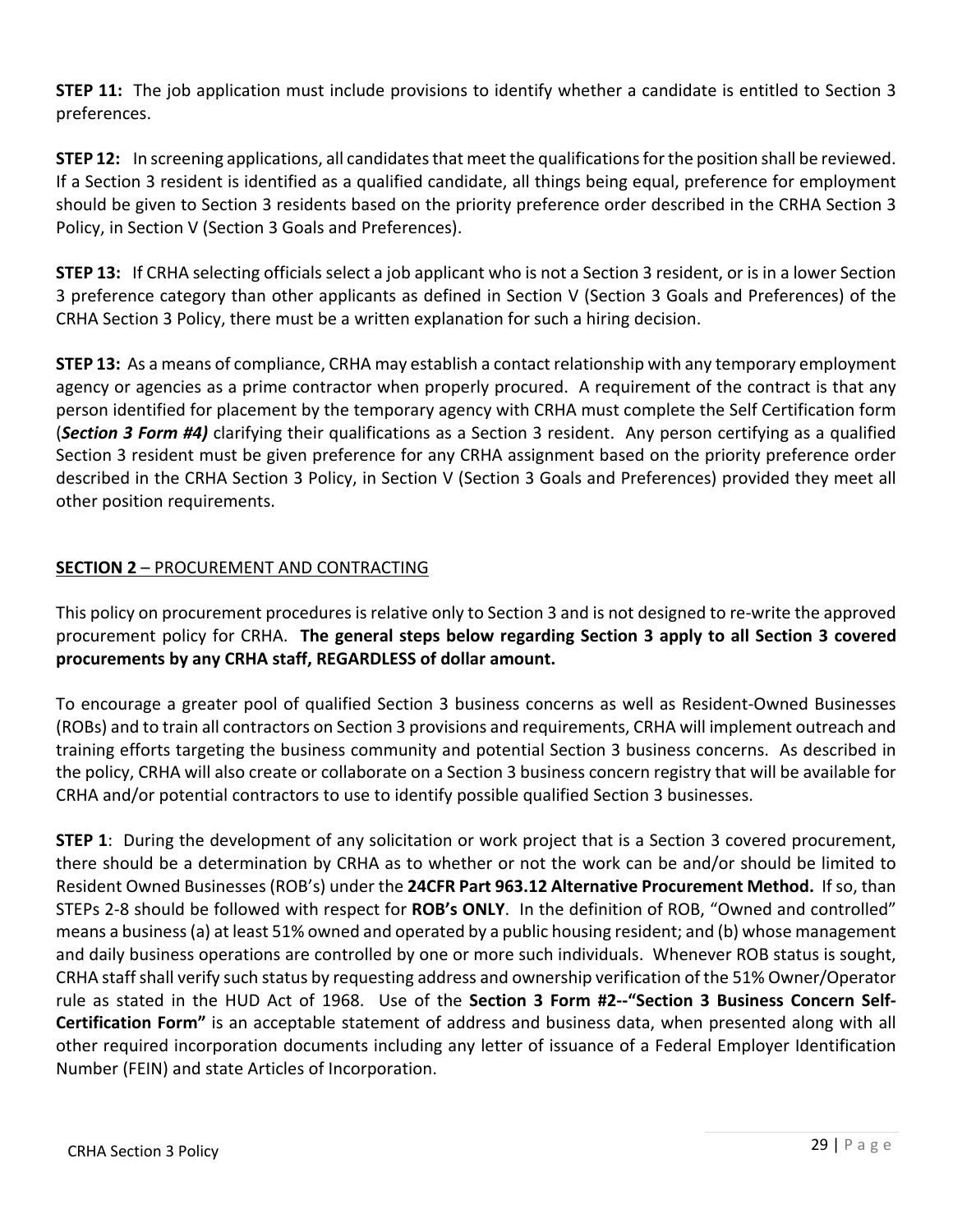**STEP 2:** CRHA procurement staff will continue to solicit and compete procurements in accordance with its procurement policy, using the most appropriate given the size and type of procurement. Possible locations to use to promote procurements include:

- 1. Local community newspapers (even if in non-English language)
- 2. CRHA website
- 3. CRHA property management offices in a conspicuous location
- 4. Emerging business enterprise (EBE) businesses such as MBEs, WBEs, etc.
- 5. Local HUD supported housing communities
- 6. Email blast to contractors on registry
- 7. If sufficient time, in flyers, newsletters, etc. to residents
- 8. Other locations as approved by CRHA

#### **STEP 3**: All ads must include a notice that, **"This contract opportunity is a Section 3 Covered Contract and any Section 3 Business Concerns are encouraged to apply."**

**STEP 4**: All solicitations for Section 3 covered procurements must include the CRHA Section 3 policy and forms for contractors to complete and return with their bids/responses.

**STEP 5:** In reviewing the solicitation responses, any contractors that are identified as qualified Section 3 Business Concerns should be reviewed, and if responsive and responsible, granted a preference in contracting after all other factors are considered. If one or more Section 3 business concern is identified as a qualified contractor, all things being equal, preference for contracting should be given to Section 3 business concerns based on the priority preference order described in the CRHA Section 3 Policy, in Section V (Section 3 Goals and Preferences).

**STEP 6**: Where deemed by CRHA Procurement staff as effective and efficient, Indefinite Delivery Indefinite Quantity (IDIQ) contracts will be used, especially when many of the services procured are in small but constant quantities by the housing property staff. In such IDIQ procurements, Section 3 policies and preferences will fully apply.

**STEP 7:** In any Section 3 covered purchase order or contract, the full Section 3 clause is to be incorporated into the purchase order or contract.

**STEP 8:** In addition to the Section 3 clause, following language is to be added to all new contracts effective immediately:

#### **"In addition to the regulations regarding Section 3 in 24 CFR Part 135, the parties to this contract agree to comply with the requirements of CRHA's Section 3 Policy, which is attached to this contract."**

**STEP 9:** Except in emergency procurements where time is of the essence, no contract will be entered into or be given permission to proceed unless and until the Section 3 plan provided by the contractor is deemed in accordance with Section 3 regulations and CRHA Section 3 Policy.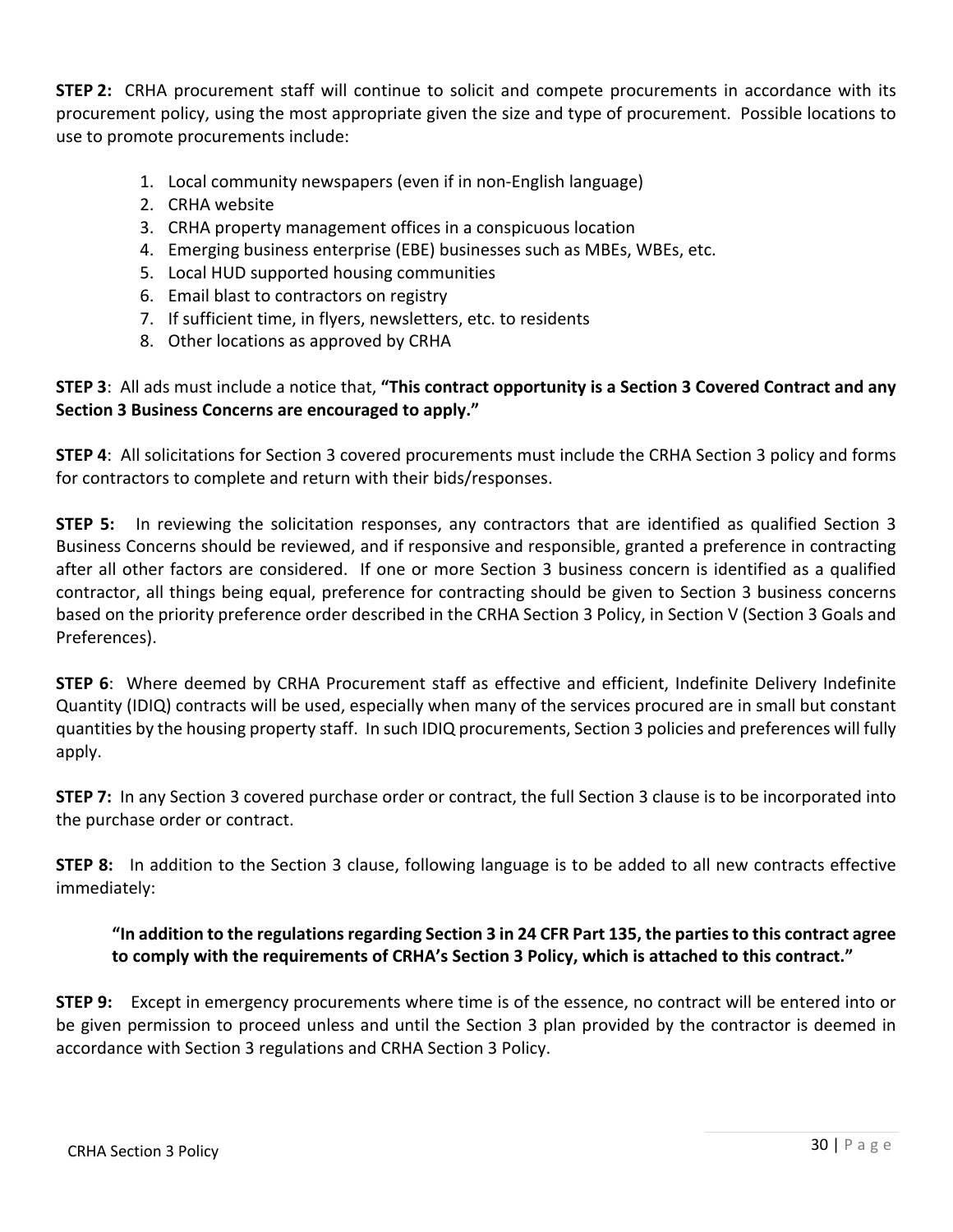**STEP 10:** The Section 3 Coordinator and CRHA staff providing contract oversight will work together to:

- Continually communicate with the contractor the importance of hiring CRHA residents and other Section 3 residents or providing training whenever possible.
- Monitor contractor-issued payrolls for any new hires not in compliance with Section 3 requirements and CRHA's Section 3 policy.
- Monitor every contractor-submitted pay request for any subcontractors not in compliance with Section 3 requirements and CRHA's Section 3 policy.
- Deviation from the contractor's approved Section 3 plan that results in noncompliance with Section 3 may result in termination of a contract.

#### **SECTION 3 -** CONTRACT COMPLIANCE CURE AND TERMINATION PROCESSES

This language is a component of contract compliance with the work contractors and sub-contractors including developers respond to in CRHA solicitations. The full requirements are provided in the Section 3 Clause found elsewhere in this package or in the HUD forms 5370-C or 5370 C1 as may be applicable.

All contractors claiming a Preference in contracting by meeting any of the three Preference requirements including a Resident Owned Business, Hiring 30% of New Hires and/or Sub-contracting at least 25% of total award to a Section 3 Concern shall maintain that status throughout the life of the contract. Failure to meet this requirement will result in penalties up to and including contract termination. Any contractor triggering the regulation by doing any hiring or contracting once they are awarded the contract through contract execution must comply with the Section 3 requirements by executing the efforts on their Certification and Action Plan in accordance with the CRHA Section 3 Action Plan.

CRHA shall execute these remedies to achieve compliance in this order:

- A. Based on the first observation or report of non-compliance with Section 3, the contractor will be sent an e-mail from CRHA notifying them of their non-compliance issue. The contractor will have until the next payroll or 14 calendar days, whichever is lesser to bring the contract into compliance.
- B. If at any time a contractor fails to bring the contract into compliance, CRHA must withhold all future payments until the contract is in compliance.
- C. The contractor shall have up to 15 business days from the most recent notice of non-compliance to meet compliance as a final cure period or justify in writing to CRHA why it cannot meet compliance. CRHA must render a response to the contractor within 10 business days of receipt of its letter of reason for non-compliance. If CRHA deems the cause to be unacceptable, at its option, CRHA can extend the cause period one time for up to 5 days to allow the contractor to identify and secure other compliance options, or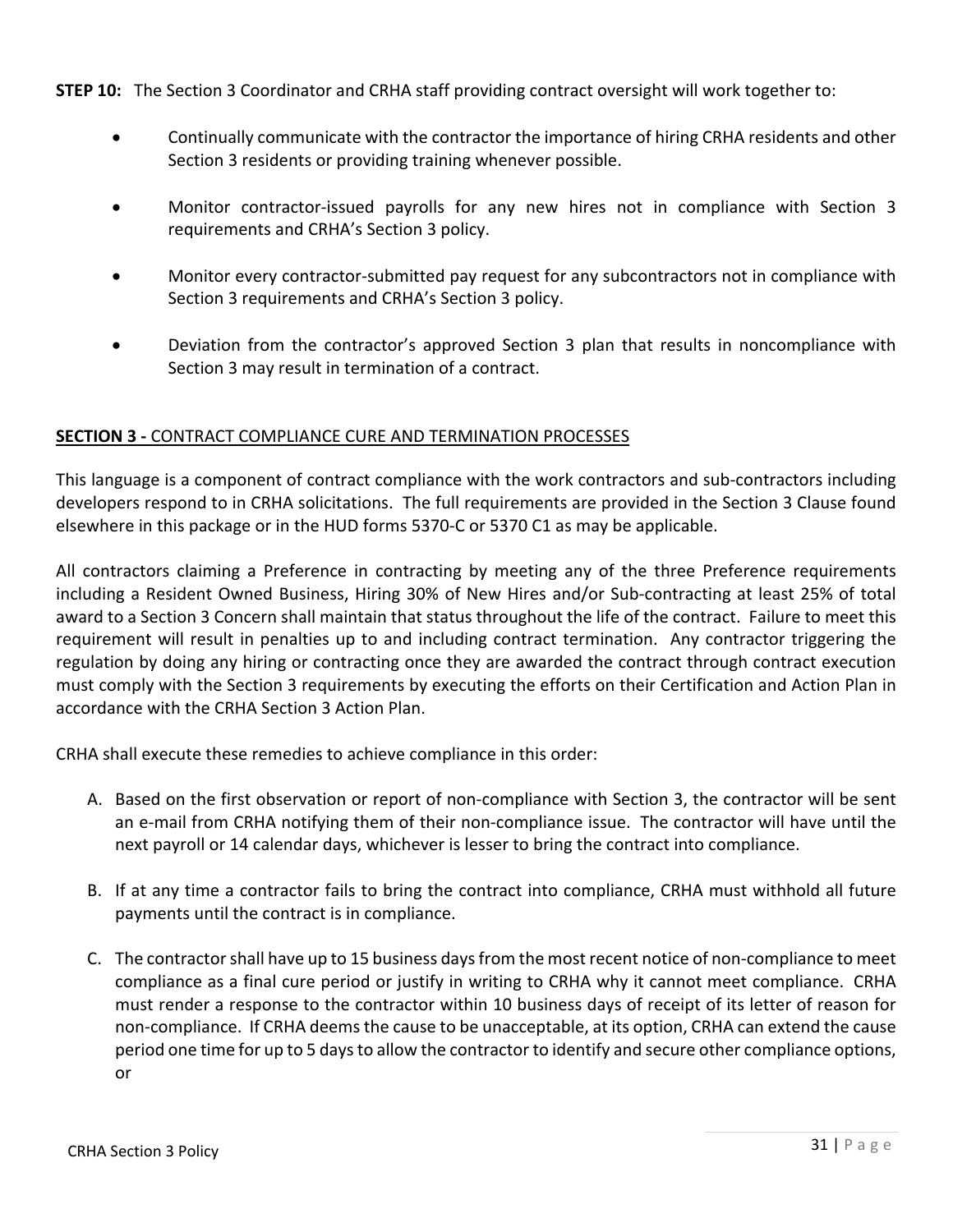D. If the contractor fails to take any corrective action to bring the contract into compliance within seven (7) business days from the most recent notice of non-compliance, or CRHA does not accept any of the contractor's corrective plans or justifications for non-compliance, CRHA must terminate the contract immediately. **All funds due to the contractor shall be held** and a financial workout of the agreement shall proceed within 24 hours of termination. The workout is to include a contract deduct equal to the total Section 3 contract violation of opportunities provided to non-Section 3 residents or business because they were not offered according to the contract and regulation award. All remaining funds can be paid out based on work satisfactorily completed per the agreement.

Any contractor claiming to meet Section 3 compliance by committing to hire residents, fund training itself **shall meet compliance within seven (7) calendar days of contract start** or CRHA shall halt all payments to the contractor and its sub-contractors related to the agreement and the actions listed in steps A-D in this section shall apply.